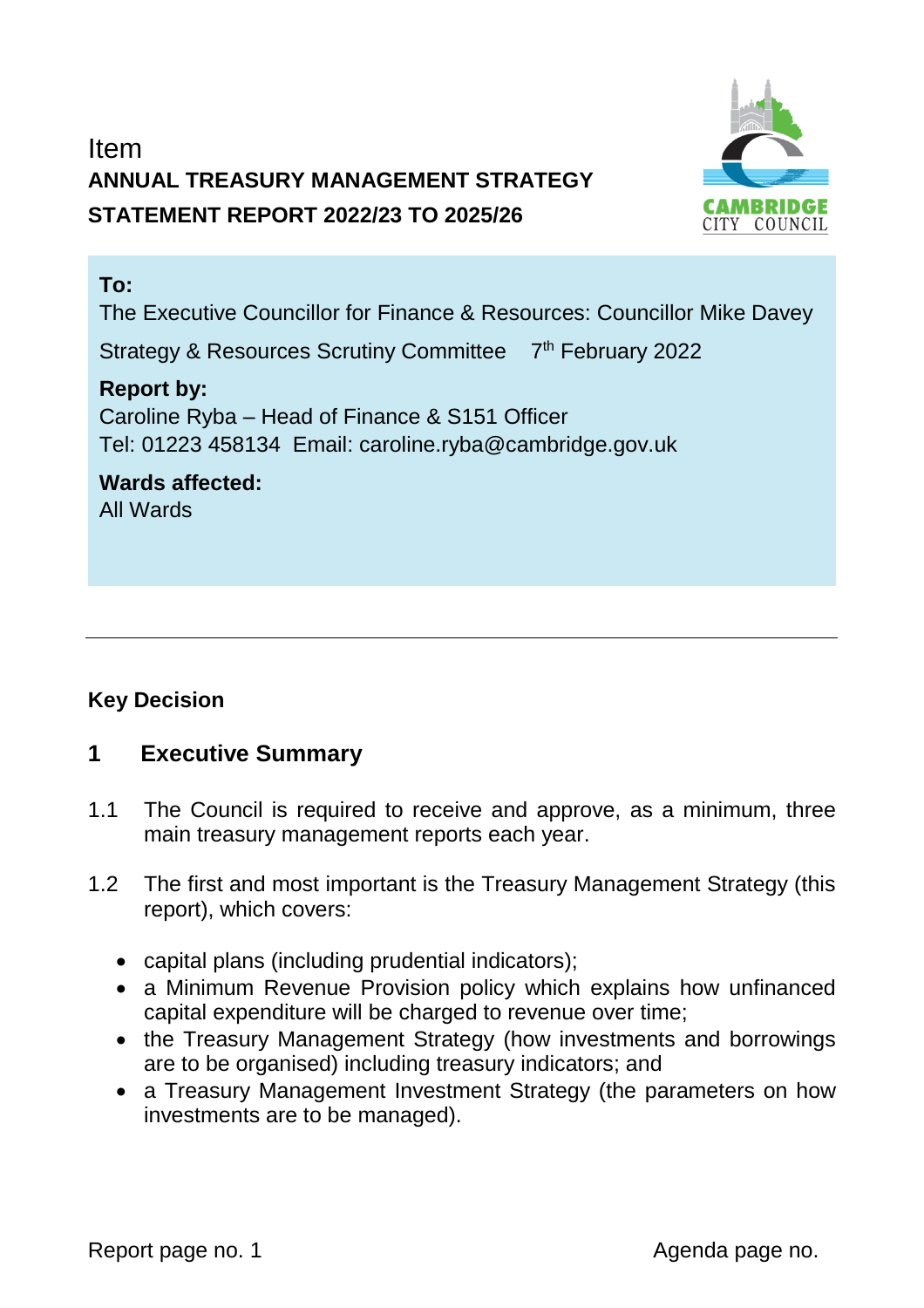- 1.3 A mid-year treasury management report is produced to update Members on the progress of the capital position, amending prudential indicators as necessary, and advising if any policies require revision.
- 1.4 The Outturn or Annual Report compares actual performance to the estimates in the Strategy.
- 1.5 The statutory framework for the prudential system under which local government operates is set out in the Local Government Act 2003 and Capital Financing and Accounting Statutory Instruments. The framework incorporates four statutory codes. These are:
	- the Prudential Code (2021 edition) prepared by CIPFA;
	- the Treasury Management Code (2021 edition) prepared by CIPFA;
	- the Statutory Guidance on Local Government Investments prepared by the Department for Levelling Up, Housing and Communities (DLUHC) (effective 1 April 2018); and
	- the Statutory Guidance on Minimum Revenue Provision prepared by DLUHC (effective 1 April 2019).
- 1.6 At the time of writing this report, we are awaiting publication of the accompanying Guidance Notes for the 2021 Prudential Code and Treasury Management Code. We may therefore review and reissue this Treasury Management Strategy once these notes have been published, if required. It should also be noted that DLUHC are currently consulting on changes to the Statutory Guidance on Minimum Revenue Provision, and any changes to this guidance may need to be reflected within this Strategy in due course.
- 1.7 The Council's S151 Officer has considered the deliverability, affordability and risk associated with the Council's capital expenditure plans and treasury management activities. The plans are affordable. Where there are risks such as the slippage of capital expenditure, or reductions in investment values or income, these have been reviewed and mitigated at an acceptable level. The Council has access to specialist advice where appropriate.
- 1.8 Treasury Management Reports are required to be adequately scrutinised before being recommended to the Council. This role is undertaken by the Strategy and Resources Scrutiny Committee.
- **2 Recommendations**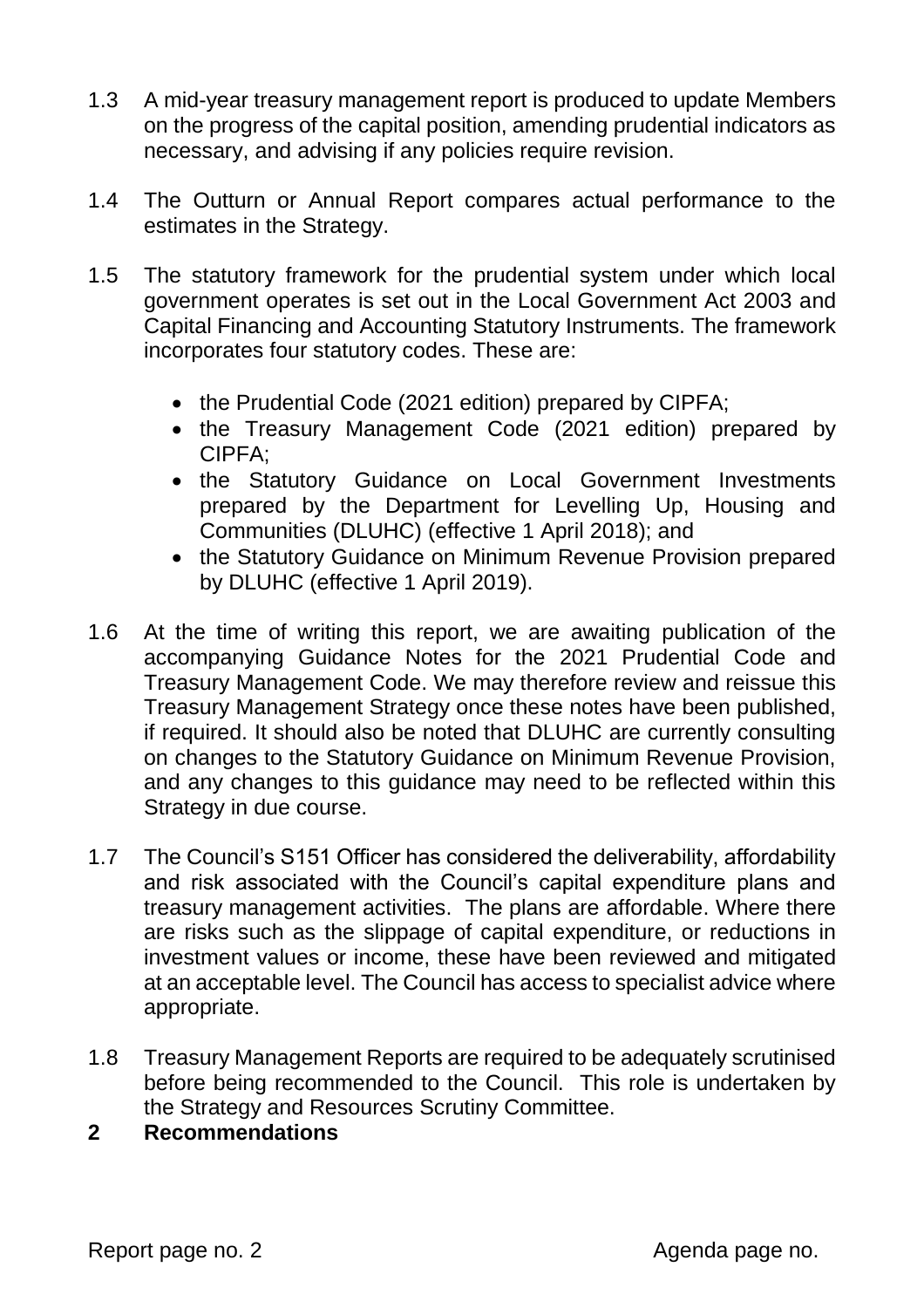The Executive Councillor is asked to recommend to Council:-

- 2.1 That this report, including the estimated Prudential and Treasury Indicators for 2022/23 to 2025/26 (inclusive) as set out in Appendix C, be approved.
- 2.2 That approval be given for the renewal of the £7.5 million loan to Cambridge City Housing Company Ltd (CCHC) for a further term of 5 years from 1 April 2022, at an interest rate of 2.02% per annum.
- 2.3 That approval be given to introduce an authorised limit for other long-term liabilities of £2 million, in response to technical accounting changes brought about by the adoption of IFRS 16.

## **3 Treasury Management Activities**

- 3.1 The Council is required to have regard to the relevant CIPFA and DLUHC Guidance when carrying out its treasury management activities (see paragraph 1.5). The Council is required to set prudential and treasury indicators, including an authorised limit for borrowing, for a three-year period and should ensure that its capital plans are affordable, prudent and sustainable.
- 3.2 The Prudential Code states that, where appropriate, the S151 Officer should have access to specialised advice to enable them to reach their conclusions in respect of affordability and risk. As such, the Council has retained Link Asset Services (LAS) as its specialist treasury management advisors.
- 3.3 LAS's specialist services include the provision of advice to the Council on developments and best practice in treasury management, the creditworthiness of potential counterparties, deposit and borrowing interest rates, and the performance and outlook of the wider economy.

## **4 Borrowing Policy Statement**

- 4.1 The Council is permitted to borrow under the Prudential Framework, introduced with effect from 1 April 2004.
- 4.2 At present the only debt held by the authority relates to twenty loans from the Public Works Loan Board (PWLB) for self-financing of the Housing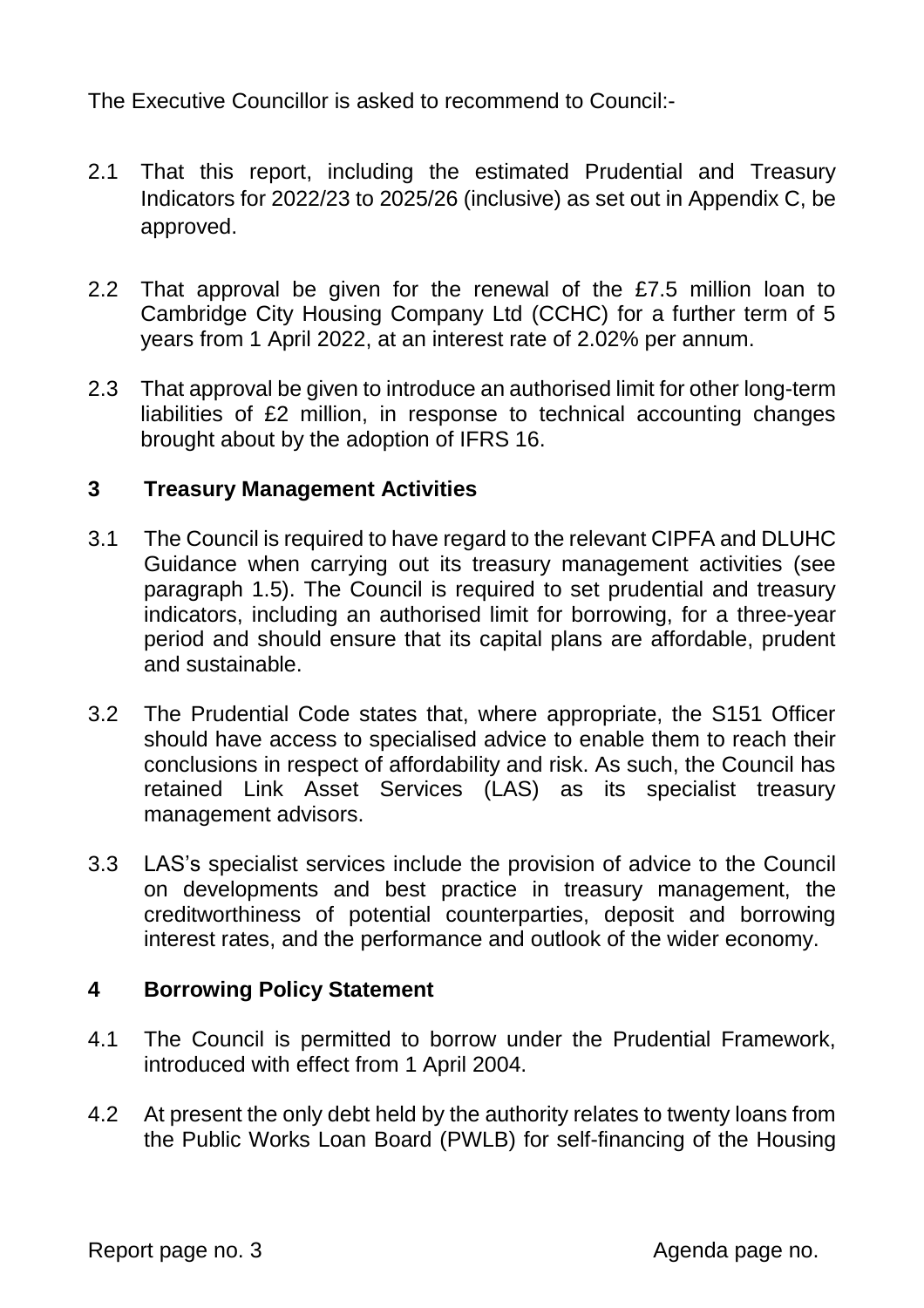Revenue Account (HRA). These loans were taken out in 2012 and total £213,572,000.

- 4.3 The Council has agreed further external borrowing of £85 million to fund the Park Street redevelopment project. This is in the form of an annuity loan and will be received in three tranches with the first being drawn down in 2024. Where funds are needed before this point, short term borrowing will be undertaken with other lenders including other local authorities.
- 4.4 The Council will not borrow more than or in advance of its needs purely in order to profit from the investment of the extra sums borrowed. Any decision to borrow in advance will be within forward approved Capital Financing Requirement estimates and will be considered carefully to ensure that value for money can be demonstrated and that the Council can ensure the security of such funds.

#### **5 Minimum Revenue Provision (MRP) Policy Statement**

- 5.1 Minimum Revenue Provision (MRP) is the revenue charge that the Council is required to make for the repayment of debt, as measured by the underlying need to borrow, rather than actual debt. The underlying debt is needed to finance capital expenditure which has not been fully financed by revenue or capital resources. As capital expenditure is generally expenditure on assets which have a life expectancy of over one year it is prudent to charge an amount for the repayment of debt over the life of the asset or some similar proxy figure.
- 5.2 The Local Authorities (Capital Finance and Accounting) regulations require local authorities to calculate for the financial year an amount of MRP which is considered to be 'prudent'.
- 5.3 There is no requirement to charge MRP where the Capital Financing Requirement (CFR) is nil or negative at the end of the preceding financial year.
- 5.4 The Housing Revenue Account share of the CFR is not subject to an MRP charge.
- 5.5 There is no requirement to make an MRP charge on an asset until the financial year after that asset becomes operational.
- 5.6 The Government issues statutory guidance on the calculation of MRP. The Council is required to have regard to the guidance based on the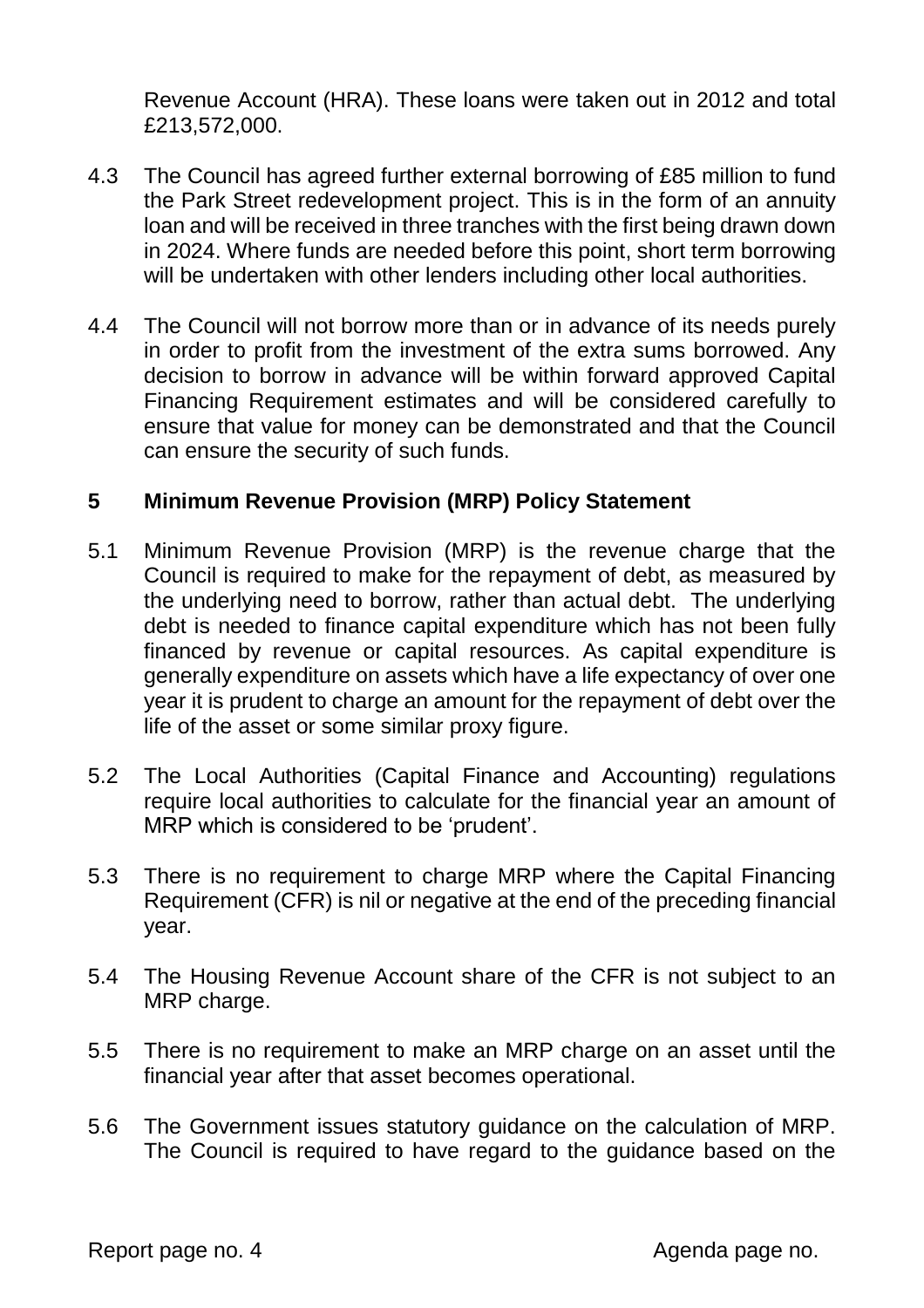underlying principle that the provision should be linked to the life of the assets for which the borrowing is required.

- 5.7 However, the guidance is clear that differing approaches can be considered as long as the resulting provision is prudent.
- 5.8 In general, the council will make a minimum revenue provision based on the equal installment method, amortising expenditure equally over the estimated useful life of the asset for which the borrowing is required. However, no provision will be made in respect of expenditure on specific projects where the Head of Finance determines that capital receipts will be generated by the project to repay the debt. Specifically, in respect of the current capital programme:
	- The Council has made a loan to a company (which is classed as capital expenditure) to enable it to let intermediate rent properties. This will be financed from internal borrowing. As this loan is to a wholly owned subsidiary company and is secured on assets no MRP will be set aside. However, to ensure that this policy is prudent, the Council will review this loan annually and if the loan is renegotiated. Where there is evidence which suggests that the full amount of the loan may not be repaid or is not secured on assets of appropriate value, it will be necessary to reassess the need to commence MRP to recover the impaired amounts from revenue.
	- The Council continues to make capital contributions and loans to the Cambridge Investment Partnership (CIP) – a joint venture and deadlock partnership in which the Council has a 50% stake – to facilitate the development of new housing within the city. These payments are classed as capital expenditure. As the payments are appropriately covered by assets in the CIP and as there are detailed plans to demonstrate that all investment in the CIP will be recovered in less than five years with a significant surplus, no MRP will be set aside. However, to ensure that this policy is prudent, the Council will review the position regularly. Where there is evidence which suggests that the finance provided may not be repaid, it will be necessary to reassess the need to commence MRP to recover the impaired amounts from revenue.
	- No MRP will be required on bond investments which are treated as capital expenditure under regulation where those bonds are appropriately secured. This security will be reviewed at least annually.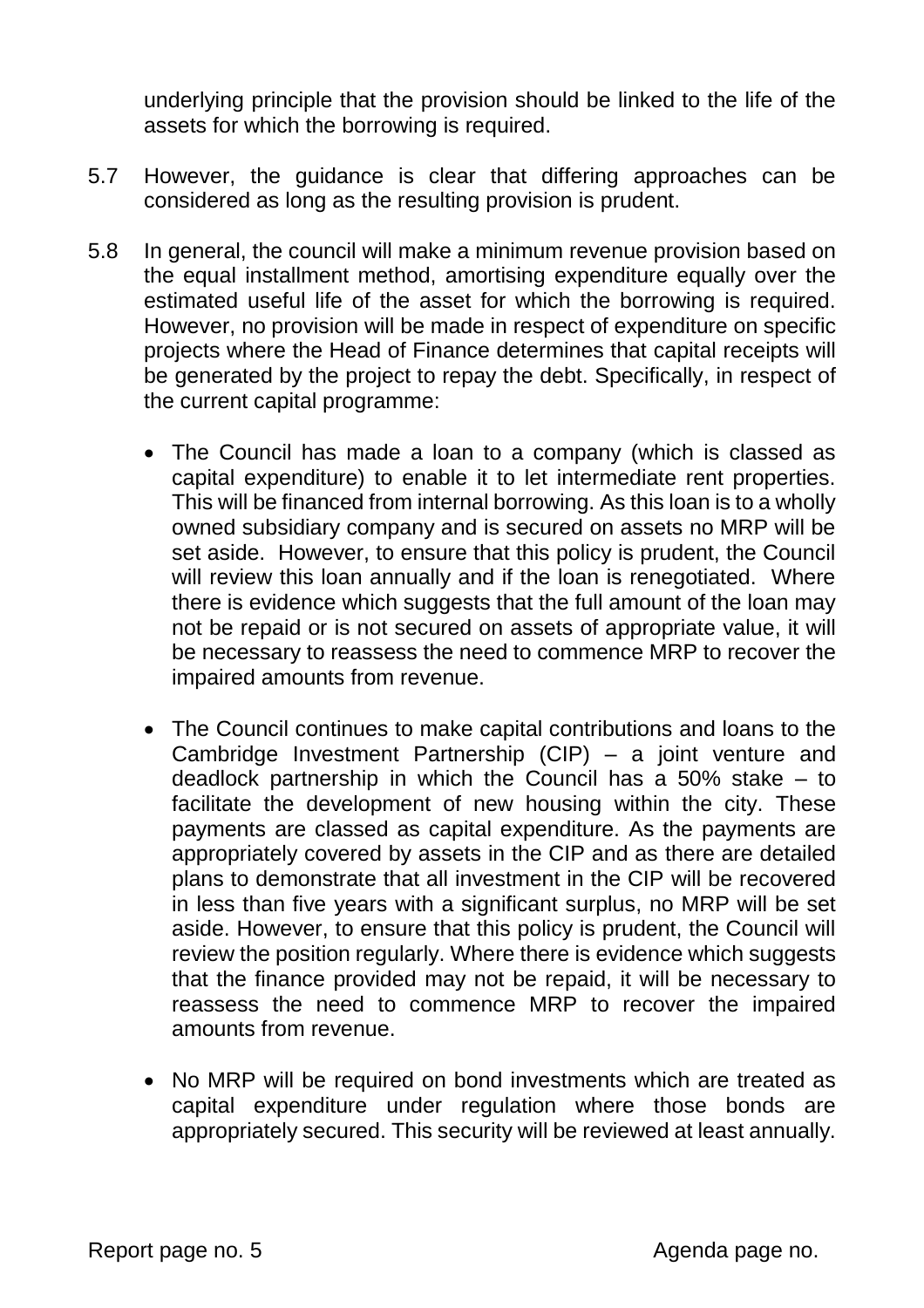5.9 The Council has agreed to finance an element of the capital cost of a new community centre at Clay Farm from internal borrowing. Using the asset life method MRP would normally be made over an asset life of 40 years. However, the element of capital cost being funded from internal borrowing will effectively be repaid over a shorter period from receipts of rental income from the tenant and subsidy from the site developer. The current estimate is that this repayment will take approximately 15 years. The Council has decided to make MRP on this accelerated basis in respect of this asset.

## **6 The Council's Capital Expenditure and Financing 2021/22 to 2025/26**

- 6.1 The Council undertakes capital expenditure on long-term assets. These activities may either be:
	- financed immediately through the application of capital or revenue resources (capital receipts, capital grants, developer contributions, revenue contributions, reserves etc.), which has no resultant impact on the Council's borrowing need; or
	- if insufficient financing is available, or a decision is taken not to apply other resources, the funding of capital expenditure will give rise to a borrowing need.
- 6.2 Estimates of capital expenditure forms one of the required prudential indicators. The table below shows the proposed capital expenditure and how it will be financed.

|                            | 2021/22<br><b>Estimate</b><br>£'000 | 2022/23<br><b>Estimate</b><br>£'000 | 2023/24<br><b>Estimate</b><br>£'000 | 2024/25<br><b>Estimate</b><br>£'000 | 2025/26<br><b>Estimate</b><br>£'000 |
|----------------------------|-------------------------------------|-------------------------------------|-------------------------------------|-------------------------------------|-------------------------------------|
| <b>General Fund</b>        |                                     |                                     |                                     |                                     |                                     |
| <b>Capital Expenditure</b> | 100,954                             | 36,734                              | 49,554                              | 15,190                              | 19,411                              |
| <b>HRA Capital</b>         |                                     |                                     |                                     |                                     |                                     |
| Expenditure                | 61,080                              | 96,204                              | 67,598                              | 150,717                             | 195,882                             |
| <b>Total Capital</b>       |                                     |                                     |                                     |                                     |                                     |
| <b>Expenditure</b>         | 162,034                             | 132,938                             | 117,152                             | 165,907                             | 215,293                             |
| <b>Resourced by:</b>       |                                     |                                     |                                     |                                     |                                     |
| Capital receipts           | $-28,346$                           | $-10,339$                           | $-15,867$                           | $-6,447$                            | $-1,203$                            |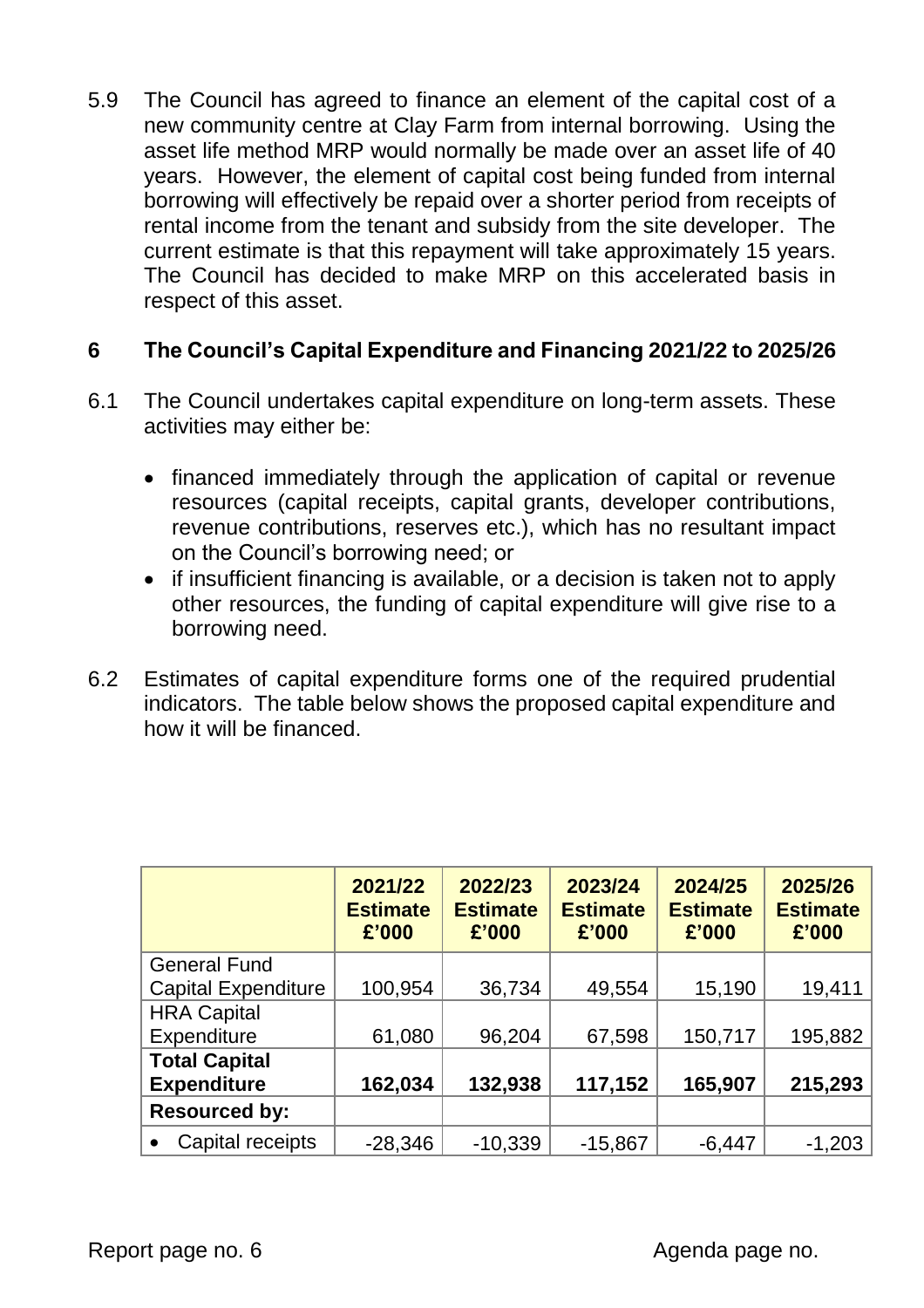|                                                                             | 2021/22<br><b>Estimate</b><br>£'000 | 2022/23<br><b>Estimate</b><br>£'000 | 2023/24<br><b>Estimate</b><br>£'000 | 2024/25<br><b>Estimate</b><br>£'000 | 2025/26<br><b>Estimate</b><br>£'000 |
|-----------------------------------------------------------------------------|-------------------------------------|-------------------------------------|-------------------------------------|-------------------------------------|-------------------------------------|
| Other<br>contributions                                                      | $-67,246$                           | $-76,402$                           | $-67,642$                           | $-107,909$                          | $-118,451$                          |
| <b>Total available</b><br>resources for<br>financing capital<br>expenditure | $-95,592$                           | $-86,741$                           | $-83,509$                           | $-114,356$                          | $-119,654$                          |
| <b>Financed from</b><br>internal and<br>external<br>borrowing               | 66,442                              | 46,197                              | 33,643                              | 51,551                              | 95,639                              |

## **7 The Council's Prudential and Treasury Management Indicators**

7.1 The table below shows the Capital Financing Requirement (CFR), which is the underlying need to incur borrowing for a capital purpose. It also shows the expected debt position over the period. This is termed the Operational Boundary.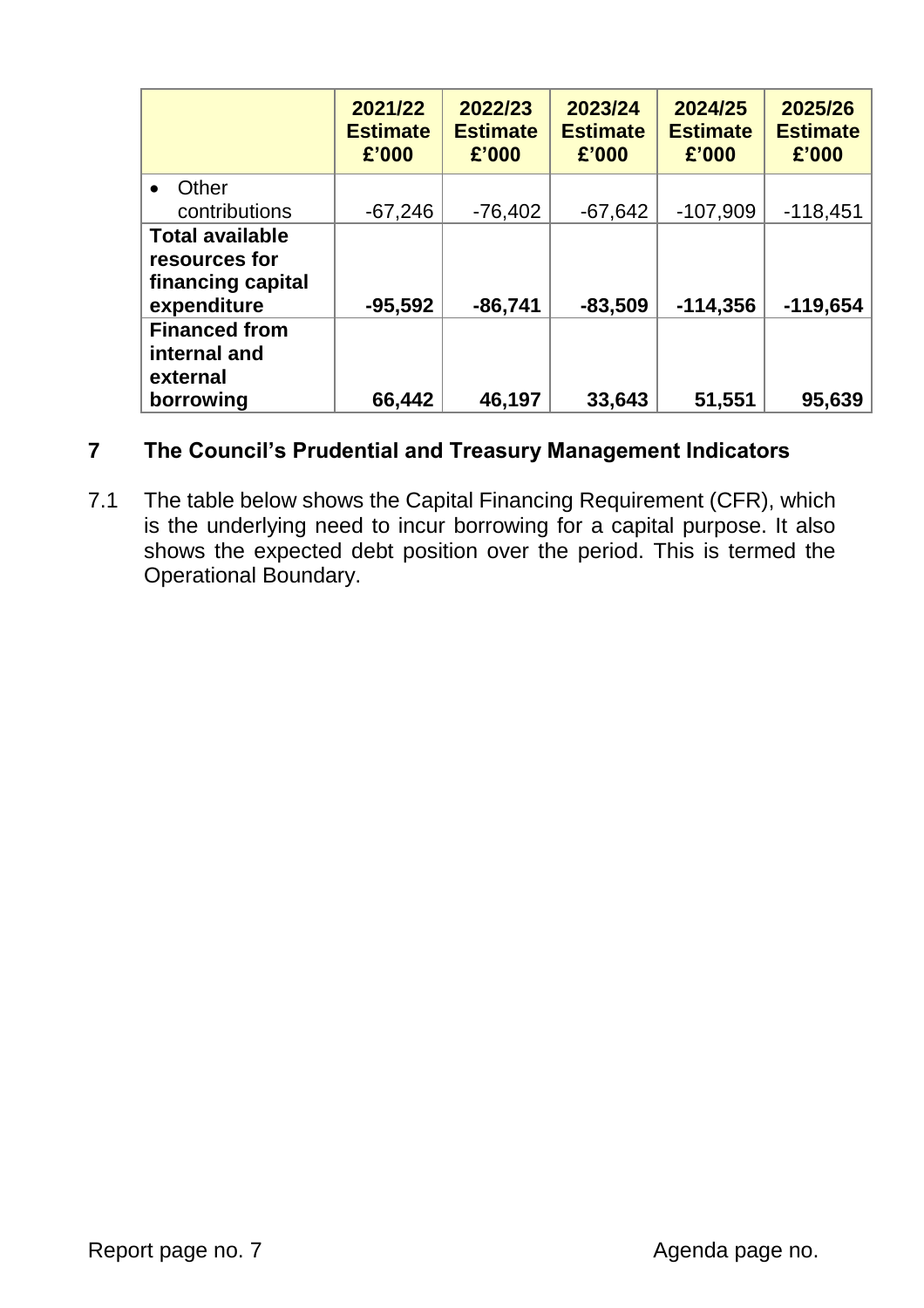| <b>Capital Financing</b><br><b>Requirement &amp;</b><br><b>Cumulative</b> | 2021/22<br><b>Estimate</b> | 2022/23<br><b>Estimate</b> | 2023/24<br><b>Estimate</b> | 2024/25<br><b>Estimate</b> | 2025/26<br><b>Estimate</b> |
|---------------------------------------------------------------------------|----------------------------|----------------------------|----------------------------|----------------------------|----------------------------|
| <b>External Borrowing</b>                                                 | £'000                      | £'000                      | £'000                      | £'000                      | £'000                      |
| <b>General Fund</b>                                                       |                            |                            |                            |                            |                            |
| <b>Capital Financing</b>                                                  |                            |                            |                            |                            |                            |
| Requirement                                                               | 116,450                    | 103,286                    | 113,773                    | 121,974                    | 134,279                    |
| <b>HRA Capital</b>                                                        |                            |                            |                            |                            |                            |
| Financing                                                                 |                            |                            |                            |                            |                            |
| Requirement                                                               | 214,321                    | 233,458                    | 233,458                    | 276,396                    | 359,284                    |
| <b>Total Capital</b>                                                      |                            |                            |                            |                            |                            |
| <b>Financing</b>                                                          |                            |                            |                            |                            |                            |
| <b>Requirement</b>                                                        | 330,771                    | 336,744                    | 347,231                    | 398,370                    | 493,563                    |
| <b>Movement in the</b>                                                    |                            |                            |                            |                            |                            |
| <b>Capital Financing</b>                                                  |                            |                            |                            |                            |                            |
| <b>Requirement</b>                                                        | 44,320                     | 5,973                      | 10,487                     | 51,139                     | 95,193                     |
| <b>Estimated External</b>                                                 |                            |                            |                            |                            |                            |
| Gross                                                                     |                            |                            |                            |                            |                            |
| Debt/Borrowing                                                            |                            |                            |                            |                            |                            |
| (Including HRA                                                            |                            |                            |                            |                            |                            |
| Reform)                                                                   | 213,572                    | 232,709                    | 232,709                    | 278,345                    | 373,538                    |
| <b>Authorised Limit for</b>                                               |                            |                            |                            |                            |                            |
| <b>External Debt</b>                                                      | 400,000                    | 450,000                    | 550,000                    | 550,000                    | 550,000                    |
| <b>Authorised Limit for</b>                                               |                            |                            |                            |                            |                            |
| other long term                                                           |                            |                            |                            |                            |                            |
| liabilities                                                               | 2,000                      | 2,000                      | 2,000                      | 2,000                      | 2,000                      |
| Operational                                                               |                            |                            |                            |                            |                            |
| Boundary for                                                              |                            |                            |                            |                            |                            |
| <b>External Debt</b>                                                      | 335,771                    | 341,744                    | 352,231                    | 403,370                    | 498,563                    |
| Operational                                                               |                            |                            |                            |                            |                            |
| Boundary for other                                                        |                            |                            |                            |                            |                            |
| long term liabilities                                                     | 1,500                      | 1,500                      | 1,500                      | 1,500                      | 1,500                      |

- 7.2 During the above financial years the Council will operate within the 'authorised' and 'operational' borrowing limits contained within the Prudential Indicators set out Appendix C.
- 7.3 With effect from 1 April 2022, there will be a change to the way in which the Council is required to account for leased assets, under a newly adopted International Financial Reporting Standard (IFRS 16). This will require certain future lease commitments to be taken on to the Council's Balance Sheet as long term liabilities for the first time. Work is ongoing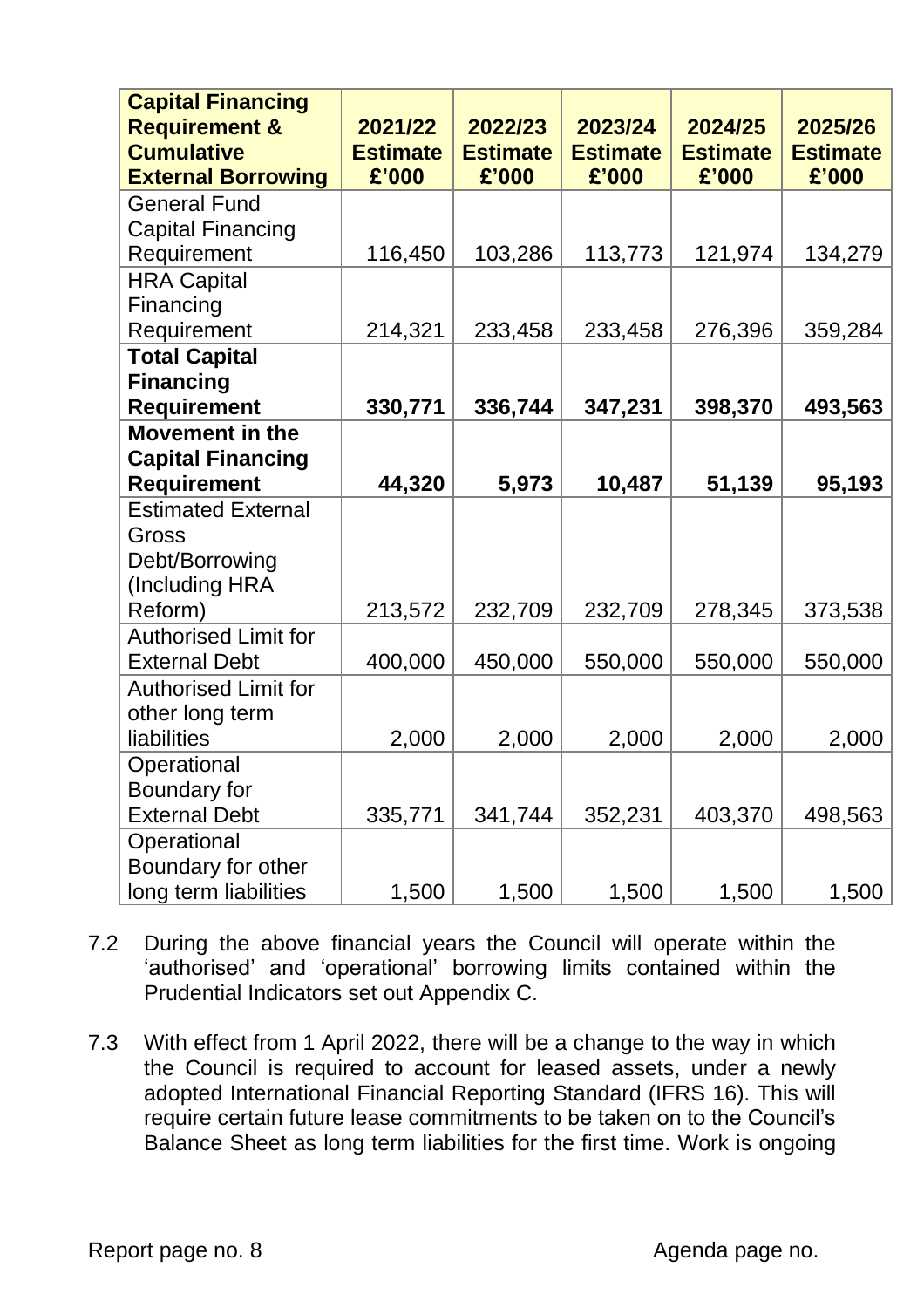to quantify the impact of this, but preliminary estimates place the total liability in the region of £1 million. As such, an initial authorised limit for long term liabilities of £2 million is proposed, to allow some headroom for future changes. Once the more detailed work has been completed, this limit will be revised if necessary. It is important to note that this is purely a technical accounting change. There is no new liability being taken on by the Council in practice, the Council is effectively required to recognise a liability now for lease payments it has already made a commitment to pay in future years.

#### **8 Investment Strategy**

8.1 The Council's overall approach to investment in financial and nonfinancial assets is outlined in the Capital Strategy presented in a separate report to the Strategy and Resources Scrutiny Committee and Council**.**

#### **9 Financial Asset Counterparties**

- 9.1 The full listing of approved counterparties is presented at Appendix A, showing the category under which each counterparty has been approved, the appropriate deposit limit, and current duration limit.
- 9.2 There is no or very low risk to the capital invested (other than the risk of failure of the financial institution) for fixed term deposits and constant net asset value money market funds.
- 9.3 The Council continually reviews its investment policy and has identified concerns in relation to property holdings within the retail sector. As the Council has a £15 million stake in the CCLA Local Authorities' Property Fund, it has taken steps to be in constant dialogue with our Relationship Manager to assess any changes in their retail sector holdings. The fund currently holds a small high quality retail investment portfolio (shops) equating to around 1.9% of its total investments.
- 9.4 The Council has made a loan of £7.5 million to Cambridge City Council Housing Company, a wholly owned subsidiary. This loan earns 2.02% and is secured on the properties owned by the company. This is due to mature in April 2022 and requires renewing for the company to continue to trade. It is proposed that this loan should be renewed for a further five years at the same interest rate of 2.02%. However, it is proposed that the terms of the loan allow for review and possible termination if: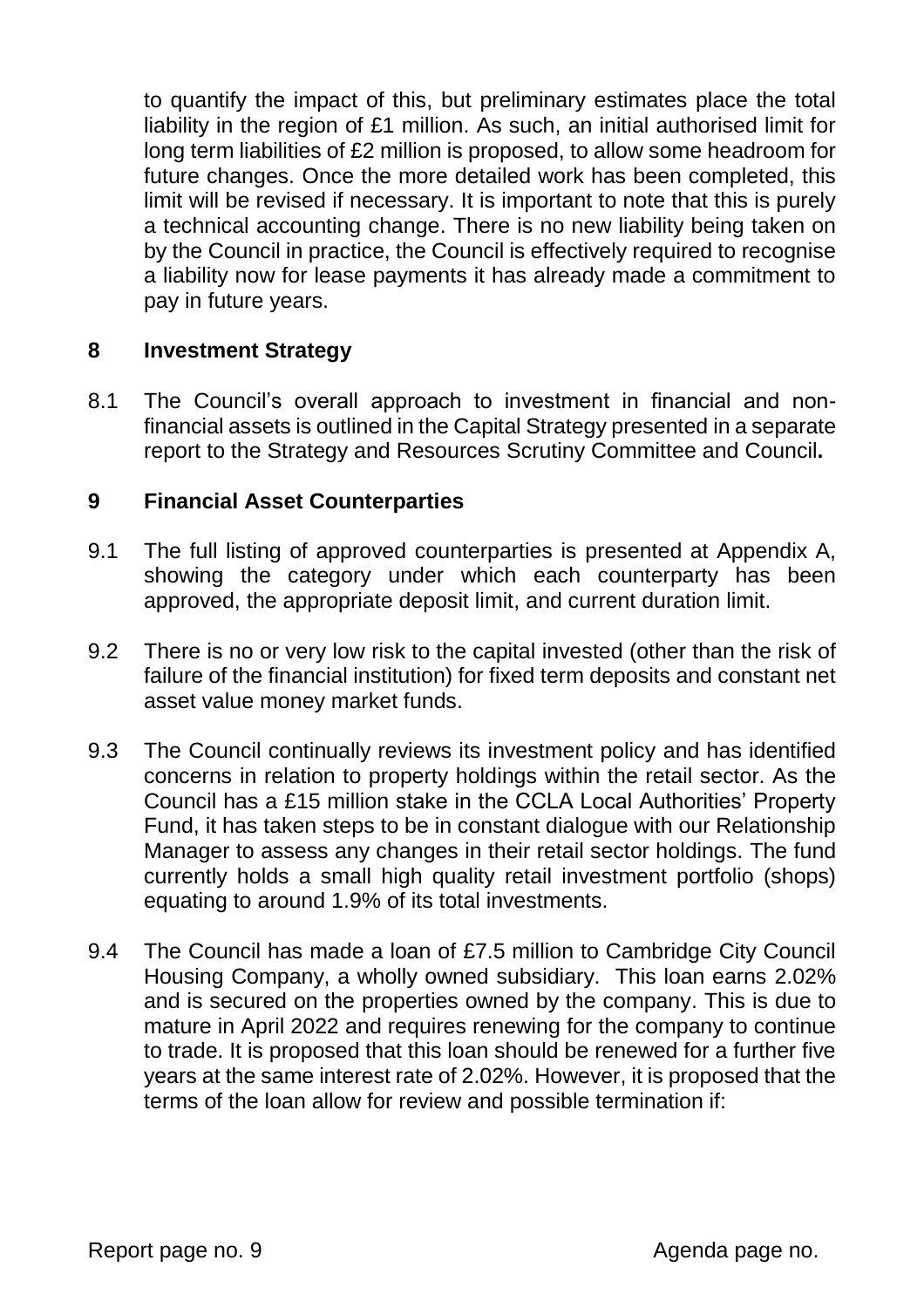- the Subsidy Control Regime adversely impacts the legality and viability of the loan;
- MRP is found to apply to the provision of the loan, such that the support provided to the company by the council is no longer viable and/or value for money in relation to the achievement of the council's objectives;
- the Council becomes a net borrowing authority, with the resulting interest charges required to support the CCHC loan further impacting the viability and/or value for money of the council's support for the company.
- 9.5 The Council has also been making loans to Cambridge Investment Partnership, a joint venture – see paragraph 5.8 for further details.
- 9.6 The Council invests in local business bonds issued by Allia Limited. The bonds are secured on the Allia Future Business Centre. The authorised counterparty limit for such investments as set out at Appendix A is £5 million, and this limit was reached during the year in respect of long-term (5 year) bonds. In addition, during the year the Council has provided a short-term (6 month) bridging loan of £1.2 million, also secured on the business centre, which will be repaid on or before 30 May 2022. Prior to making this additional loan, appropriate due diligence checks were undertaken by the S151 Officer.

## **10 Interest Rates & Interest Received**

- 10.1 In support of effective forecasting the Council needs to be aware of the potential influence of interest rates on its treasury management. The Council is provided with regular interest rate forecasts by its treasury advisors, and the latest forecast is presented at Appendix B.
- 10.2 Total interest and dividends of £692,000 (on our traditional treasury investments) has been received on the Council's deposits up to 31 December 2021 (for this financial year) at an average rate of 0.61% (1.09% in 2020/21).

## **11 Implications**

## **(a) Financial Implications**

The prudential and treasury indicators have been amended to take account of known financial activities.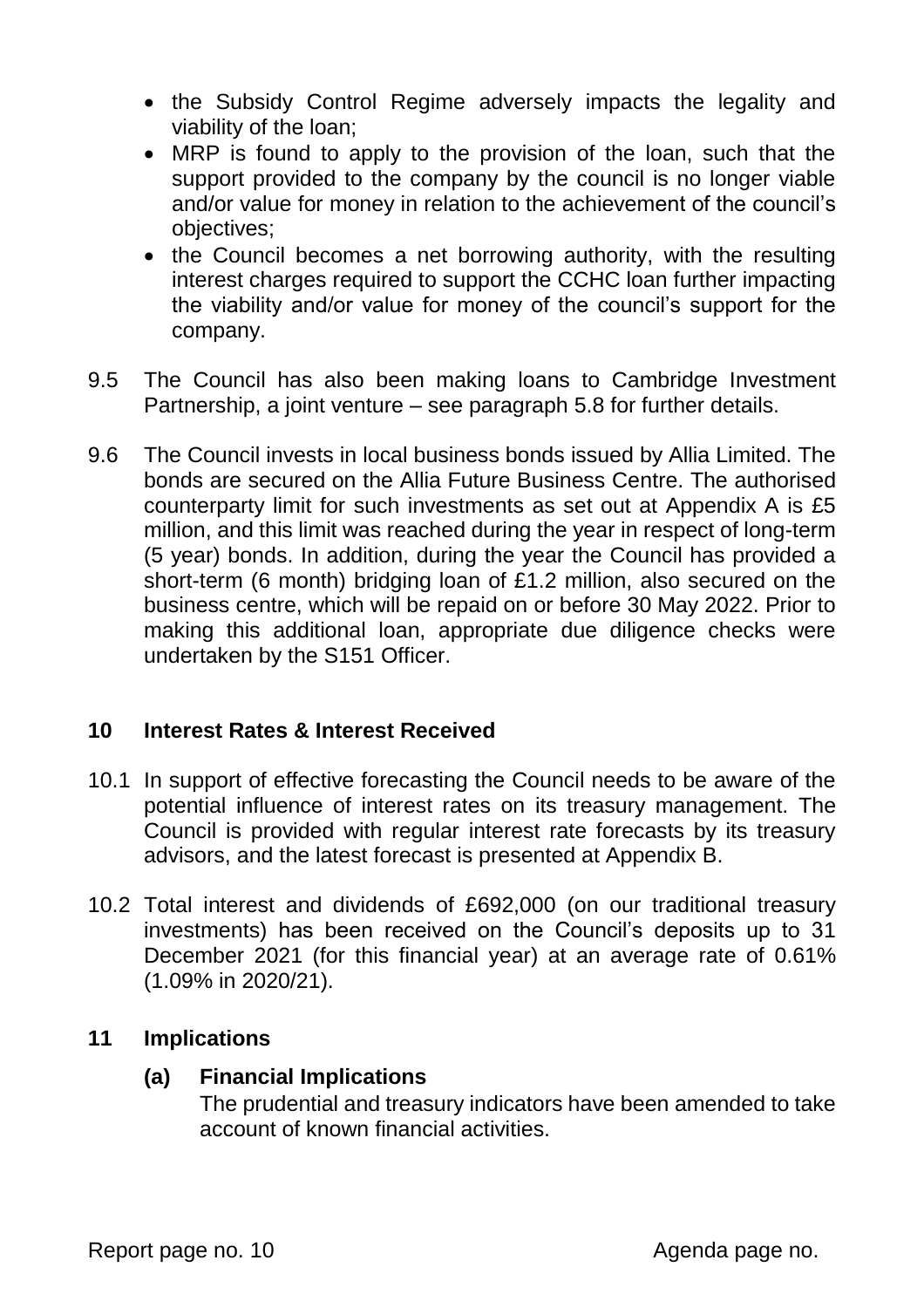- **(b) Staffing Implications** None.
- **(c) Equality and Poverty Implications** No negative impacts identified.
- **(d) Net Zero Carbon, Climate Change and Environmental Implications** None.
- **(e) Procurement Implications** None.
- **(f) Community Safety Implications** No community safety implications.

## **12 Consultation and communication considerations**

None required.

## **13 Background papers**

No background papers were used in the preparation of this report.

## **14 Appendices**

Appendix A – The Council's current Counterparty list Appendix B – Link's opinion on UK Forecast Interest Rates Appendix C – Prudential and Treasury Management Indicators Appendix D – Glossary of Terms and Abbreviations

## **15 Inspection of papers**

To inspect the background papers or if you have a query on the report please contact:

| Author's Name:                      | <b>Francesca Griffiths</b>                              |
|-------------------------------------|---------------------------------------------------------|
| Author's Title:                     | Senior Accountant (Technical & Financial<br>Accounting) |
| Author's Phone Number: 01223 458126 |                                                         |
| Author's Email:                     | francesca.lawton@cambridge.gov.uk                       |

## **Appendix A**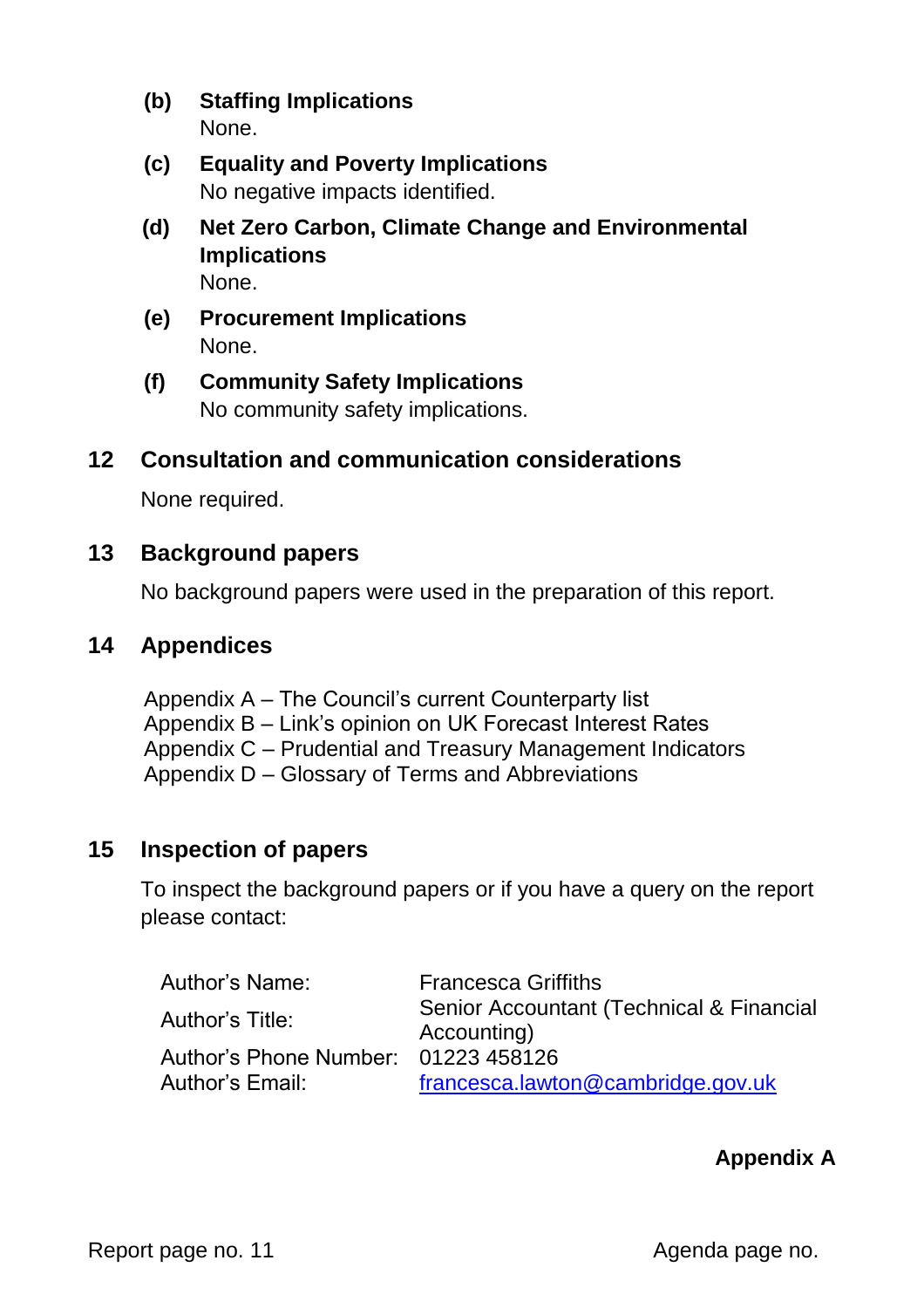## **Treasury Management Annual Investment Strategy**

## **Current Counterparty List**

The full listing of approved counterparties is shown below, showing the category under which the counterparty has been approved, the appropriate deposit limit and current duration limits (\*references have now been made to RFB & NRFB for UK Banks, with explanations within the Glossary at Appendix D).

| <b>Name</b>                                             | <b>Council's</b><br><b>Current Deposit</b><br><b>Period</b> | <b>Category</b>                         | Limit (E)       |  |  |  |  |  |
|---------------------------------------------------------|-------------------------------------------------------------|-----------------------------------------|-----------------|--|--|--|--|--|
| <b>Specified Investments:-</b>                          |                                                             |                                         |                 |  |  |  |  |  |
| <b>All UK Local Authorities</b>                         | N/A                                                         | <b>Local Authority</b>                  | 20 <sub>m</sub> |  |  |  |  |  |
| All UK Passenger<br><b>Transport Authorities</b>        | N/A                                                         | Passenger<br><b>Transport Authority</b> | 20m             |  |  |  |  |  |
| <b>All UK Police</b><br><b>Authorities</b>              | N/A                                                         | <b>Police Authority</b>                 | 20m             |  |  |  |  |  |
| <b>All UK Fire Authorities</b>                          | N/A                                                         | <b>Fire Authority</b>                   | 20 <sub>m</sub> |  |  |  |  |  |
| Debt Management<br><b>Account Deposit</b><br>Facility   | N/A                                                         | <b>DMADF</b>                            | Unlimited       |  |  |  |  |  |
| Barclays Bank Plc-<br>NRFB*                             | Using Link's<br><b>Credit Criteria</b>                      | <b>UK Bank</b>                          | 35m             |  |  |  |  |  |
| HSBC Bank Plc-<br>NRFB*                                 | Using Link's<br><b>Credit Criteria</b>                      | <b>UK Bank</b>                          | 20m             |  |  |  |  |  |
| HSBC UK Bank Plc-<br>RFB*                               | Using Link's<br><b>Credit Criteria</b>                      | <b>UK Bank</b>                          | 20m             |  |  |  |  |  |
| <b>Standard Chartered</b><br><b>Bank</b>                | Using Link's<br><b>Credit Criteria</b>                      | <b>UK Bank</b>                          | 20m             |  |  |  |  |  |
| <b>Bank of Scotland Plc</b><br>$(BoS) - RFB*$           | Using Link's<br><b>Credit Criteria</b>                      | <b>UK Bank</b>                          | 20m             |  |  |  |  |  |
| Lloyds Bank Plc-<br>RFB*                                | Using Link's<br><b>Credit Criteria</b>                      | <b>UK Bank</b>                          | 20m             |  |  |  |  |  |
| <b>National Westminster</b><br>Bank Plc (NWB) -<br>RFB* | Using Link's<br><b>Credit Criteria</b>                      | <b>UK Nationalised</b><br><b>Bank</b>   | 20m             |  |  |  |  |  |
| Santander UK Plc                                        | Using Link's<br><b>Credit Criteria</b>                      | <b>UK Bank</b>                          | 5m              |  |  |  |  |  |
| The Royal Bank of<br>Scotland Plc (RBS) -<br>RFB*       | Using Link's<br><b>Credit Criteria</b>                      | <b>UK Nationalised</b><br><b>Bank</b>   | 20m             |  |  |  |  |  |
| <b>Other UK Banks</b>                                   | Using Link's<br><b>Credit Criteria</b>                      | <b>UK Banks</b>                         | 20m             |  |  |  |  |  |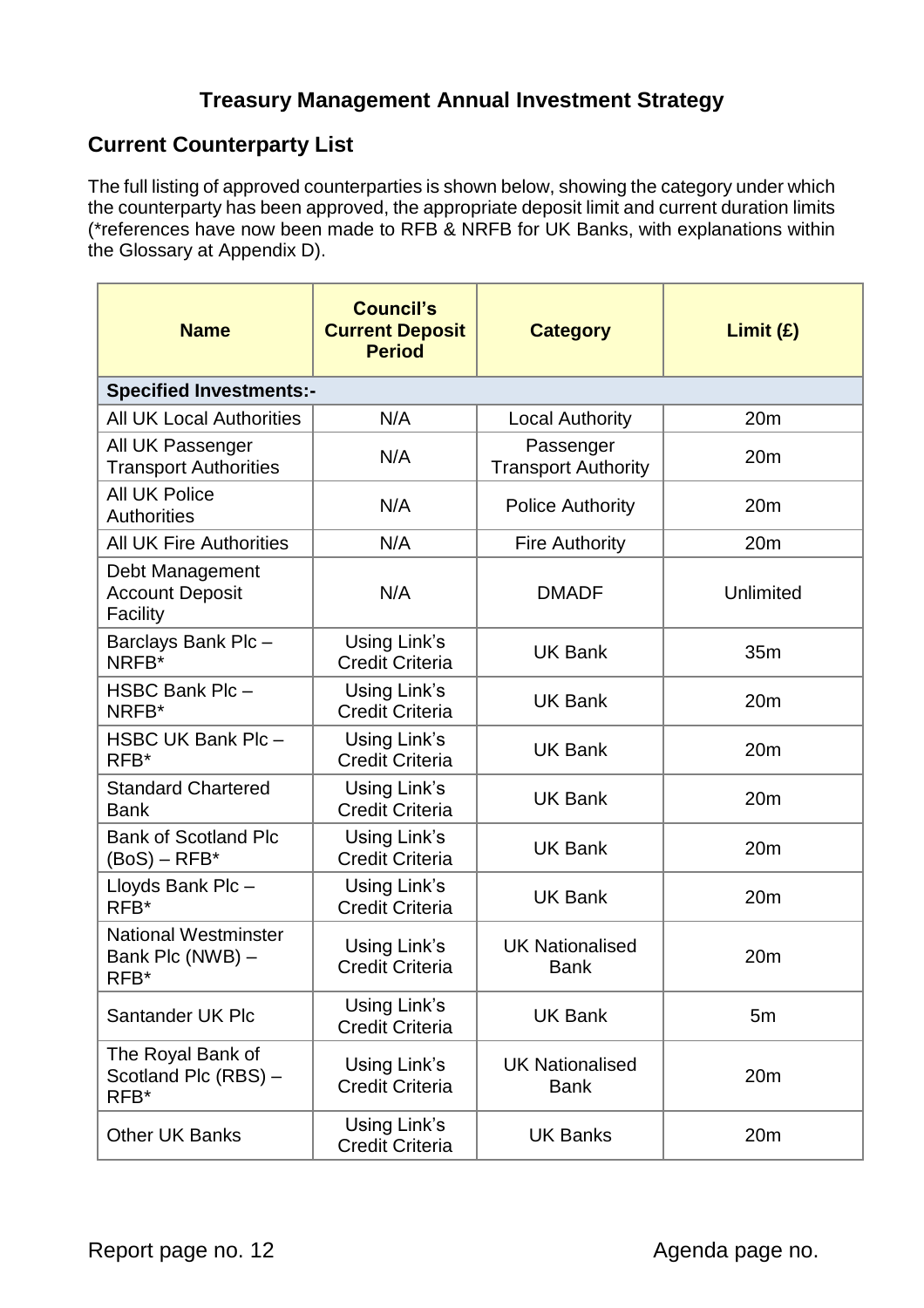| <b>Name</b>                                                                       | <b>Council's</b><br><b>Current Deposit</b><br><b>Period</b>     | <b>Category</b>                              | Limit (E)                                          |
|-----------------------------------------------------------------------------------|-----------------------------------------------------------------|----------------------------------------------|----------------------------------------------------|
| Members of a Banking<br>Group                                                     | Using Link's<br><b>Credit Criteria</b>                          | UK Banks and UK<br><b>Nationalised Banks</b> | 30m                                                |
| Svenska<br>Handelsbanken UK                                                       | Using Link's<br><b>Credit Criteria</b>                          | <b>UK Bank</b>                               | 5 <sub>m</sub>                                     |
| <b>Enhanced Cash Funds</b><br>(Standard & Poor's:<br>AAAf/S1, Fitch:<br>AAA/S1)   | Over 3 months<br>and up to 1 year                               | <b>Financial Instrument</b>                  | 10m (per single<br>counterparty)                   |
| <b>Enhanced Money</b><br>Market Funds (not<br>below AAf) - VNAV                   | Over 3 months<br>and up to 1 year                               | <b>Financial Instrument</b>                  | 5m (per fund)                                      |
| <b>Money Market Funds</b><br>(AAAf) - CNAV, VNAV<br>& LVNAV                       | <b>Liquid Rolling</b><br><b>Balance</b>                         | <b>Financial Instrument</b>                  | 15m (per fund) with<br>no maximum limit<br>overall |
| <b>Custodian of Funds</b>                                                         | Requirement for<br>Undertaking<br>Financial<br>Instruments      | <b>Fund Managers</b>                         | Up to 15m<br>(per single<br>counterparty)          |
| <b>UK Government</b><br><b>Treasury Bills</b>                                     | Up to 6 months                                                  | <b>Financial Instrument</b>                  | 15m                                                |
| <b>Other Specified Investments - UK Building Societies:-</b>                      |                                                                 |                                              |                                                    |
| <b>Nationwide Building</b><br>Society                                             |                                                                 | <b>Asset Value:</b><br>£251,920m             |                                                    |
| <b>Yorkshire Building</b><br>Society                                              |                                                                 | <b>Asset Value:</b><br>£57,786m              | Assets greater than<br>£100,000m<br>$-£30m$        |
| <b>Coventry Building</b><br>Society                                               |                                                                 | <b>Asset Value:</b><br>£50,781m              | Assets between                                     |
| <b>Skipton Building</b><br>Society                                                | 1 month or in line<br>with Link's Credit<br>Criteria, if longer | <b>Asset Value:</b><br>£26,658m              | £50,000m and<br>£99,999m                           |
| <b>Leeds Building Society</b>                                                     |                                                                 | <b>Asset Value:</b><br>£20,725m              | $-£5m$                                             |
| <b>Principality Building</b><br>Society                                           |                                                                 | <b>Asset Value:</b><br>£10,912m              | Assets between<br>£5,000m and<br>£49,999m - £2m    |
| <b>West Bromwich</b><br><b>Building Society</b>                                   |                                                                 | <b>Asset Value:</b><br>£5,708m               |                                                    |
| <b>Non-Specified Investments:-</b>                                                |                                                                 |                                              |                                                    |
| <b>All UK Local Authorities</b><br>- longer term limit                            | Over 1 year and<br>up to 5 years                                | <b>Local Authority</b>                       | Up to 35m (in total)                               |
| <b>Cambridge City Council</b><br><b>Housing Working</b><br>Capital Loan Facility* | Up to 1 year                                                    | Loan                                         | 200,000                                            |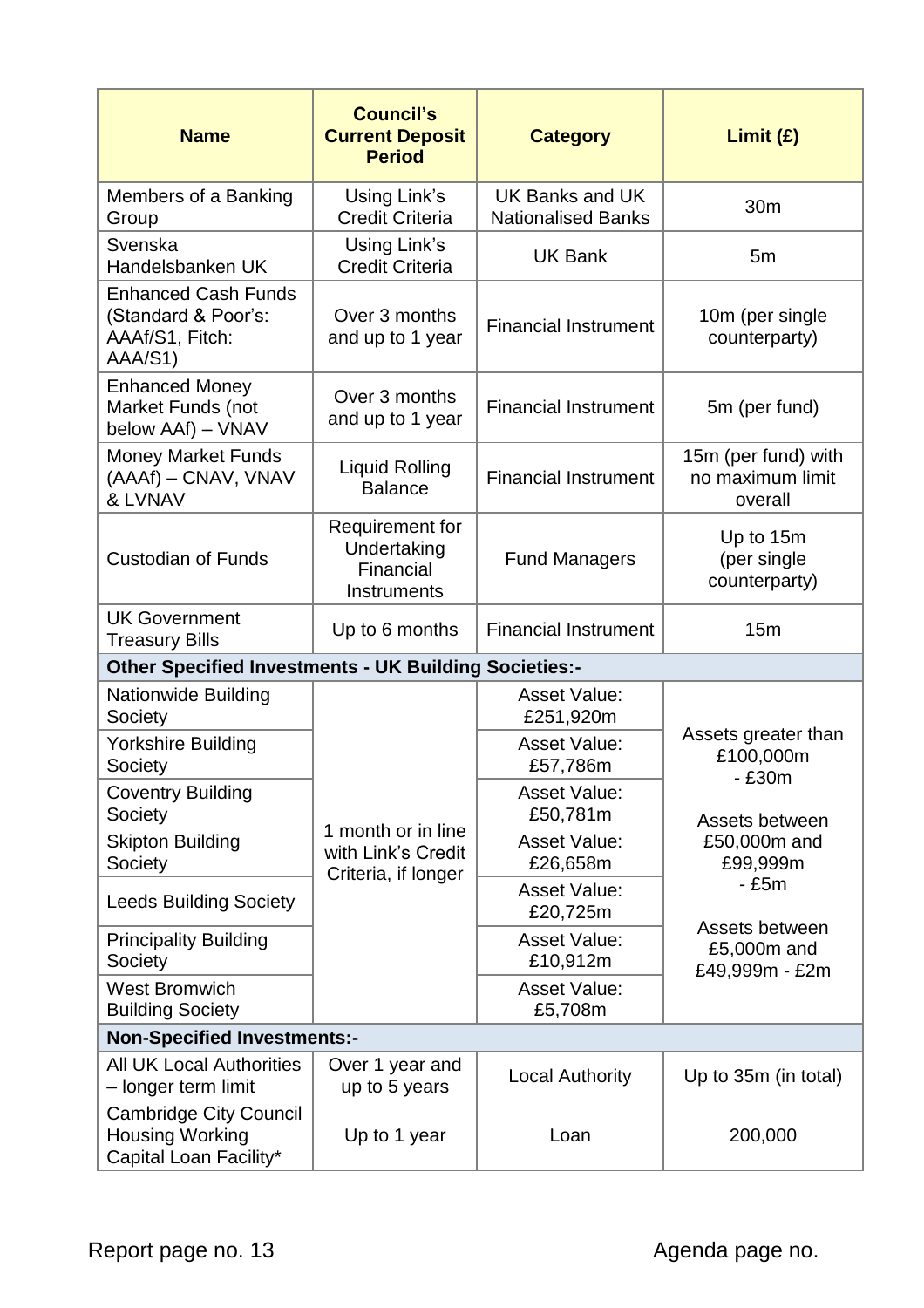| <b>Name</b>                                                                     | <b>Council's</b><br><b>Current Deposit</b><br><b>Period</b> | <b>Category</b>                                         | Limit (E)                                       |
|---------------------------------------------------------------------------------|-------------------------------------------------------------|---------------------------------------------------------|-------------------------------------------------|
| <b>CCHC Investment *</b>                                                        | <b>Rolling Balance</b>                                      | Loan (Asset<br>Security)                                | 7,500,000                                       |
| Cambridge Investment<br>Partnership (Mill<br>Road)*                             | <b>Rolling Balance</b>                                      | Loan (Asset<br>Security)                                | 17,800,000                                      |
| Cambridge Investment<br>Partnership (Cromwell<br>Road)*                         | <b>Rolling Balance</b>                                      | Loan (Asset<br>Security)                                | 48,300,000                                      |
| <b>CCLA Local Authorities'</b><br><b>Property Fund</b>                          | Minimum of 5<br>years                                       | Pooled UK Property<br>Fund                              | Up to 15m                                       |
| <b>Certificates of Deposit</b><br>(with UK Banking<br>Institutions)             | <b>Liquid Rolling</b><br><b>Balance</b>                     | <b>Financial Instrument</b>                             | 15m<br>(per single<br>counterparty)             |
| <b>Certificates of Deposit</b><br>(with UK Building<br>Societies)               | <b>Liquid Rolling</b><br><b>Balance</b>                     | <b>Financial Instrument</b>                             | 2m<br>(per single<br>counterparty)              |
| <b>Certificates of Deposit</b><br>(with Foreign Banking<br>Institutions)        | <b>Liquid Rolling</b><br><b>Balance</b>                     | <b>Financial Instrument</b>                             | 2m<br>(per single<br>counterparty)              |
| <b>Enhanced Cash Funds</b><br>(Standard & Poor's:<br>AAAf/S1, Fitch:<br>AAA/S1) | Over 1 year and<br>up to 5 years                            | <b>Financial Instrument</b>                             | 10 <sub>m</sub><br>(per single<br>counterparty) |
| <b>Enhanced Money</b><br>Market Funds (not<br>below AAf) - VNAV                 | Over 1 year and<br>up to 5 years                            | <b>Financial Instrument</b>                             | 5m (per fund)                                   |
| <b>Commercial Property</b><br><b>Investments funded</b><br>from cash balances   | Over 1 year                                                 | Commercial<br>Property                                  | 25m (in total)                                  |
| <b>Municipal Bonds</b><br>Agency                                                | N/A                                                         | <b>Pooled Financial</b><br><b>Instrument Facility</b>   | 50,000                                          |
| Secured Local Bond -<br><b>Using Allia Limited</b>                              | N/A                                                         | <b>Local Business</b><br><b>Bond</b>                    | Up to £5m in total                              |
| Supranational Bonds-<br>AAA                                                     | Using Link's<br><b>Credit Criteria</b>                      | Multi-lateral<br><b>Development Bank</b><br><b>Bond</b> | 15m                                             |
| <b>UK Government Gilts</b>                                                      | Over 1 year & up<br>to 30 years                             | <b>Financial Instrument</b>                             | 15m                                             |

**Note:** In addition to the limits above, the total non-specified items over 1 year (excluding balances with related parties\*) will not exceed £50 million.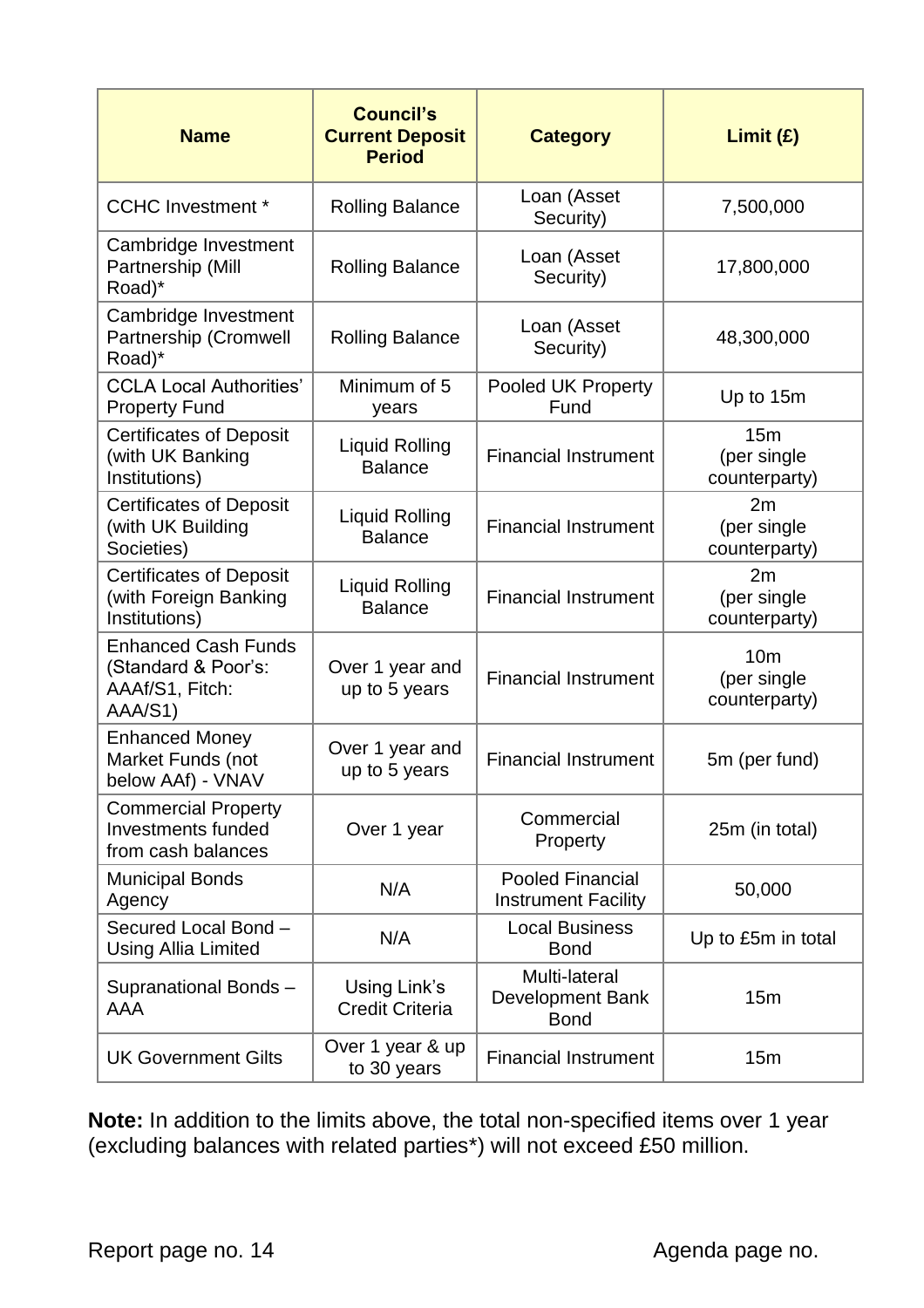**Appendix B**

#### **Link Asset Services Opinion on Forecast UK Interest Rates – As Currently Predicted**

#### **Introduction**

The paragraphs that follow reflect the views of the Council's treasury management advisors (Link Asset Services) on UK Interest Rates as currently predicted.

#### **Interest rates**

The Bank of England voted in a majority of 8-1 to increase interest rates from 0.1% to 0.25%. The vote took place on 16 December 2021. Link Asset Services has provided the following interest rate forecast, issued in November 2021:-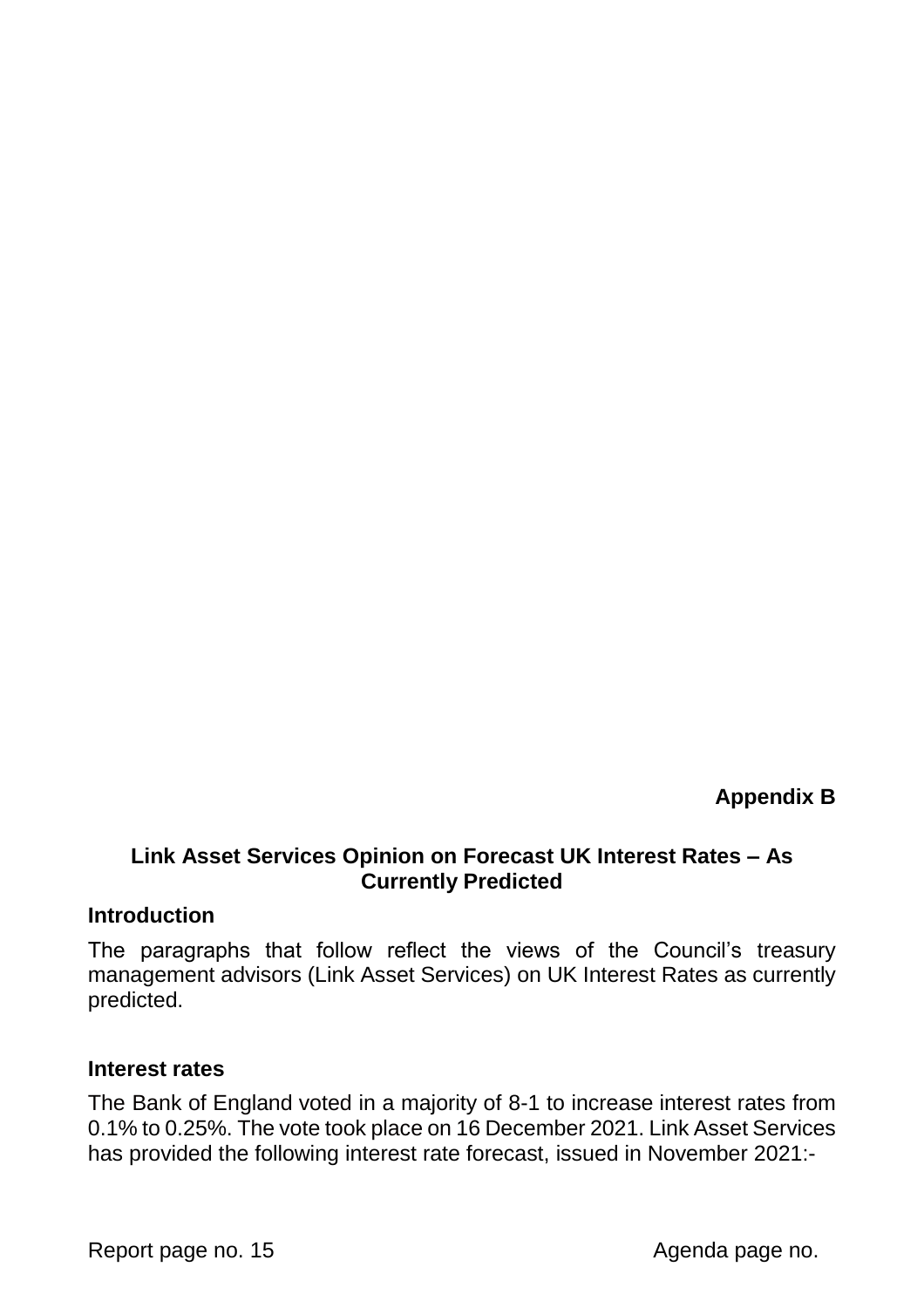|                                                                                           | Mar-<br>22 | Jun-<br>22 | Sep-<br>22 | Dec-<br>22 | Mar-<br>23 | Jun-<br>23 | Sep-<br>23 | Dec-<br>23 | Mar-<br>24 | Jun-<br>24 | Sep-<br>24 |
|-------------------------------------------------------------------------------------------|------------|------------|------------|------------|------------|------------|------------|------------|------------|------------|------------|
| <b>Bank of</b><br><b>England</b><br>base rate                                             | 0.25%      | 0.50%      | 0.50%      | 0.50%      | 0.75%      | 0.75%      | 0.75%      | 0.75%      | 1.00%      | 1.00%      | 1.00%      |
| Investments – forecast average rates for local authority investments of varying durations |            |            |            |            |            |            |            |            |            |            |            |
| 3 months                                                                                  | 0.40%      | 0.50%      | 0.50%      | 0.50%      | 0.60%      | 0.80%      | 0.90%      | 1.00%      | 1.00%      | 1.00%      | 1.00%      |
| 6 months                                                                                  | 0.50%      | 0.60%      | 0.60%      | 0.70%      | 0.80%      | 0.90%      | 1.00%      | 1.10%      | 1.10%      | 1.10%      | 1.10%      |
| 12 months                                                                                 | 0.60%      | 0.70%      | 0.70%      | 0.80%      | 0.90%      | 1.00%      | 1.10%      | 1.20%      | 1.20%      | 1.20%      | 1.20%      |
| Borrowing - forecast rates for Public Works Loan Board (PWLB) loans of varying durations* |            |            |            |            |            |            |            |            |            |            |            |
| 5 years                                                                                   | 1.50%      | 1.60%      | 1.60%      | 1.70%      | 1.70%      | 1.70%      | 1.80%      | 1.80%      | 1.80%      | 1.90%      | 1.90%      |
| 10 years                                                                                  | 1.90%      | 1.90%      | 2.00%      | 2.00%      | 2.10%      | 2.10%      | 2.20%      | 2.20%      | 2.20%      | 2.30%      | 2.30%      |
| 25 years                                                                                  | 2.20%      | 2.30%      | 2.40%      | 2.40%      | 2.40%      | 2.50%      | 2.50%      | 2.60%      | 2.60%      | 2.60%      | 2.60%      |
| 50 years                                                                                  | 2.00%      | 2.10%      | 2.20%      | 2.20%      | 2.20%      | 2.30%      | 2.30%      | 2.40%      | 2.40%      | 2.40%      | 2.40%      |

\* The PWLB rates quoted are the discounted 'certainty rates' which are available to the Council as a qualifying local authority.

## **Appendix C**

## **PRUDENTIAL & TREASURY MANAGEMENT INDICATORS**

|                                                                               | <b>Estimate</b><br>2021/22<br>£'000 | <b>Estimate</b><br>2022/23<br>£'000 | <b>Estimate</b><br>2023/24<br>£'000 | <b>Estimate</b><br>2024/25<br>£'000 | <b>Estimate</b><br>2025/26<br>£'000 |
|-------------------------------------------------------------------------------|-------------------------------------|-------------------------------------|-------------------------------------|-------------------------------------|-------------------------------------|
| <b>PRUDENTIAL INDICATORS</b>                                                  |                                     |                                     |                                     |                                     |                                     |
| <b>Capital expenditure</b>                                                    |                                     |                                     |                                     |                                     |                                     |
| - General Fund                                                                | 100,954                             | 36,734                              | 49,554                              | 15,190                              | 19,411                              |
| - HRA                                                                         | 61,080                              | 96,204                              | 67,598                              | 150,717                             | 195,882                             |
| <b>Total</b>                                                                  | 162,034                             | 132,938                             | 117,152                             | 165,907                             | 215,293                             |
|                                                                               |                                     |                                     |                                     |                                     |                                     |
| <b>Capital Financing</b><br><b>Requirement (CFR) as at 31</b><br><b>March</b> |                                     |                                     |                                     |                                     |                                     |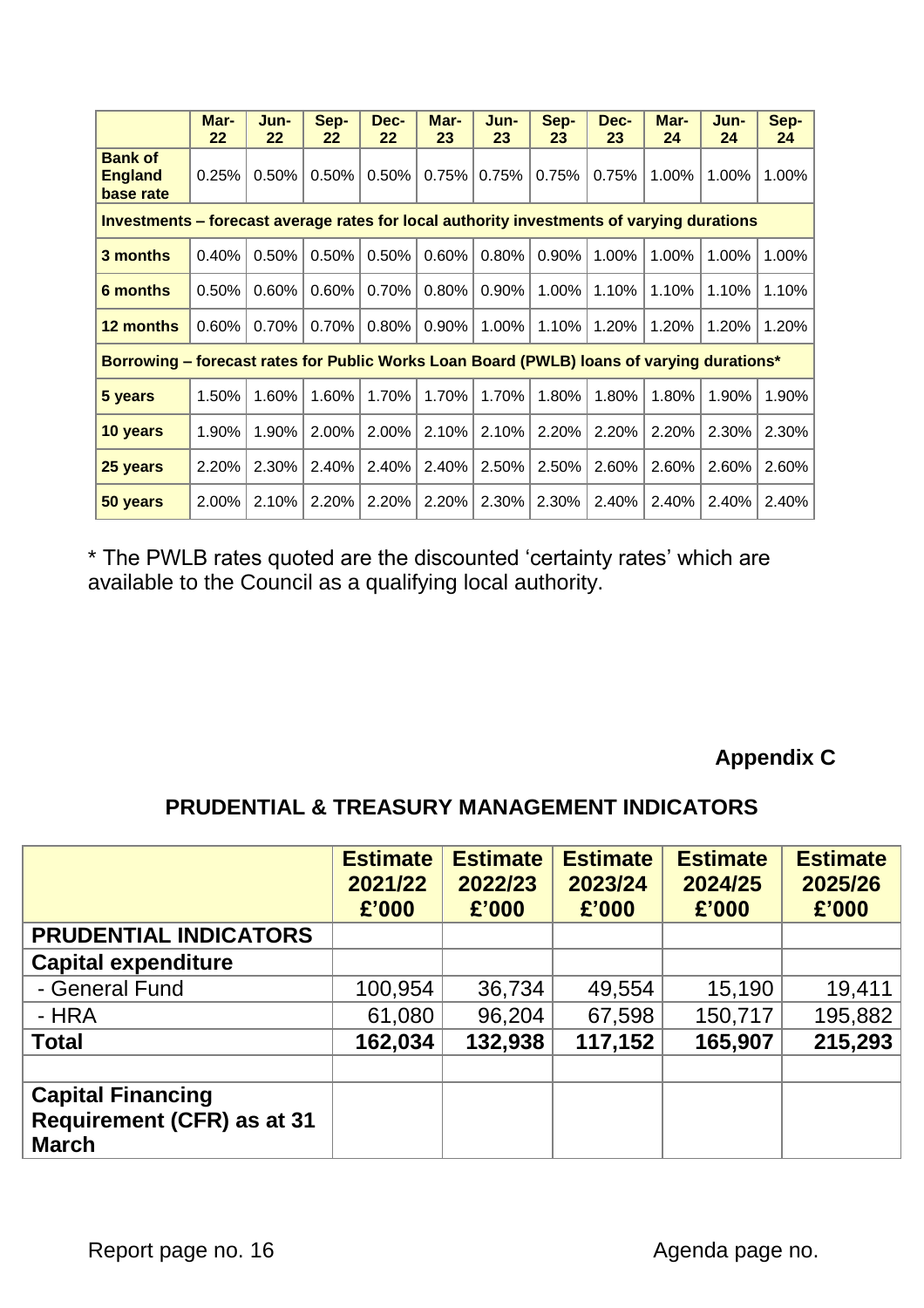|                                                   | <b>Estimate</b><br>2021/22<br>£'000 | <b>Estimate</b><br>2022/23<br>£'000 | <b>Estimate</b><br>2023/24<br>£'000 | <b>Estimate</b><br>2024/25<br>£'000 | <b>Estimate</b><br>2025/26<br>£'000 |
|---------------------------------------------------|-------------------------------------|-------------------------------------|-------------------------------------|-------------------------------------|-------------------------------------|
| - General Fund                                    | 116,450                             | 103,286                             | 113,773                             | 121,974                             | 134,279                             |
| - HRA                                             | 214,321                             | 233,458                             | 233,458                             | 276,396                             | 359,284                             |
| Total                                             | 330,771                             | 336,744                             | 347,231                             | 398,370                             | 493,563                             |
| <b>Change in the CFR</b>                          | 44,320                              | 5,973                               | 10,487                              | 51,139                              | 95,193                              |
|                                                   |                                     |                                     |                                     |                                     |                                     |
| <b>Deposits at 31 March</b>                       | 185,240                             | 145,780                             | 76,500                              | 106,420                             | 106,420                             |
|                                                   |                                     |                                     |                                     |                                     |                                     |
| <b>External Gross Debt</b>                        | 213,572                             | 232,709                             | 232,709                             | 278,345                             | 373,538                             |
|                                                   |                                     |                                     |                                     |                                     |                                     |
| Ratio of financing costs to<br>net revenue stream |                                     |                                     |                                     |                                     |                                     |
| -General Fund                                     | $-59$                               | 1,560                               | 2,040                               | 2,117                               | 8,390                               |
| -HRA                                              | 7,368                               | 7,509                               | 7,869                               | 8,390                               | 12,322                              |
| <b>Total</b>                                      | 7,309                               | 9,069                               | 9,909                               | 10,507                              | 20,712                              |
| % of net revenue expenditure                      |                                     |                                     |                                     |                                     |                                     |
| -General Fund                                     | $-0.21%$                            | 7.10%                               | 13.73%                              | 13.66%                              | 52.17%                              |
| -HRA                                              | 16.64%                              | 15.96%                              | 15.74%                              | 15.12%                              | 21.26%                              |

## **PRUDENTIAL & TREASURY MANAGEMENT INDICATORS**

|                                 | <b>Estimate</b><br>2021/22<br>£'000 | <b>Estimate</b><br>2022/23<br>£'000 | <b>Estimate</b><br>2023/24<br>£'000 | <b>Estimate</b><br>2024/25<br>£'000 | <b>Estimate</b><br>2025/26<br>£'000 |
|---------------------------------|-------------------------------------|-------------------------------------|-------------------------------------|-------------------------------------|-------------------------------------|
| <b>TREASURY INDICATORS</b>      |                                     |                                     |                                     |                                     |                                     |
|                                 |                                     |                                     |                                     |                                     |                                     |
| <b>Authorised limit</b>         |                                     |                                     |                                     |                                     |                                     |
| for borrowing                   | 400,000                             | 450,000                             | 550,000                             | 550,000                             | 550,000                             |
| for other long term liabilities | 2,000                               | 2,000                               | 2,000                               | 2,000                               | 2,000                               |
| <b>Total</b>                    | 402,000                             | 452,000                             | 552,000                             | 552,000                             | 552,000                             |
|                                 |                                     |                                     |                                     |                                     |                                     |
| <b>Operational boundary</b>     |                                     |                                     |                                     |                                     |                                     |
| for borrowing                   | 335,771                             | 341,744                             | 352,231                             | 403,370                             | 498,563                             |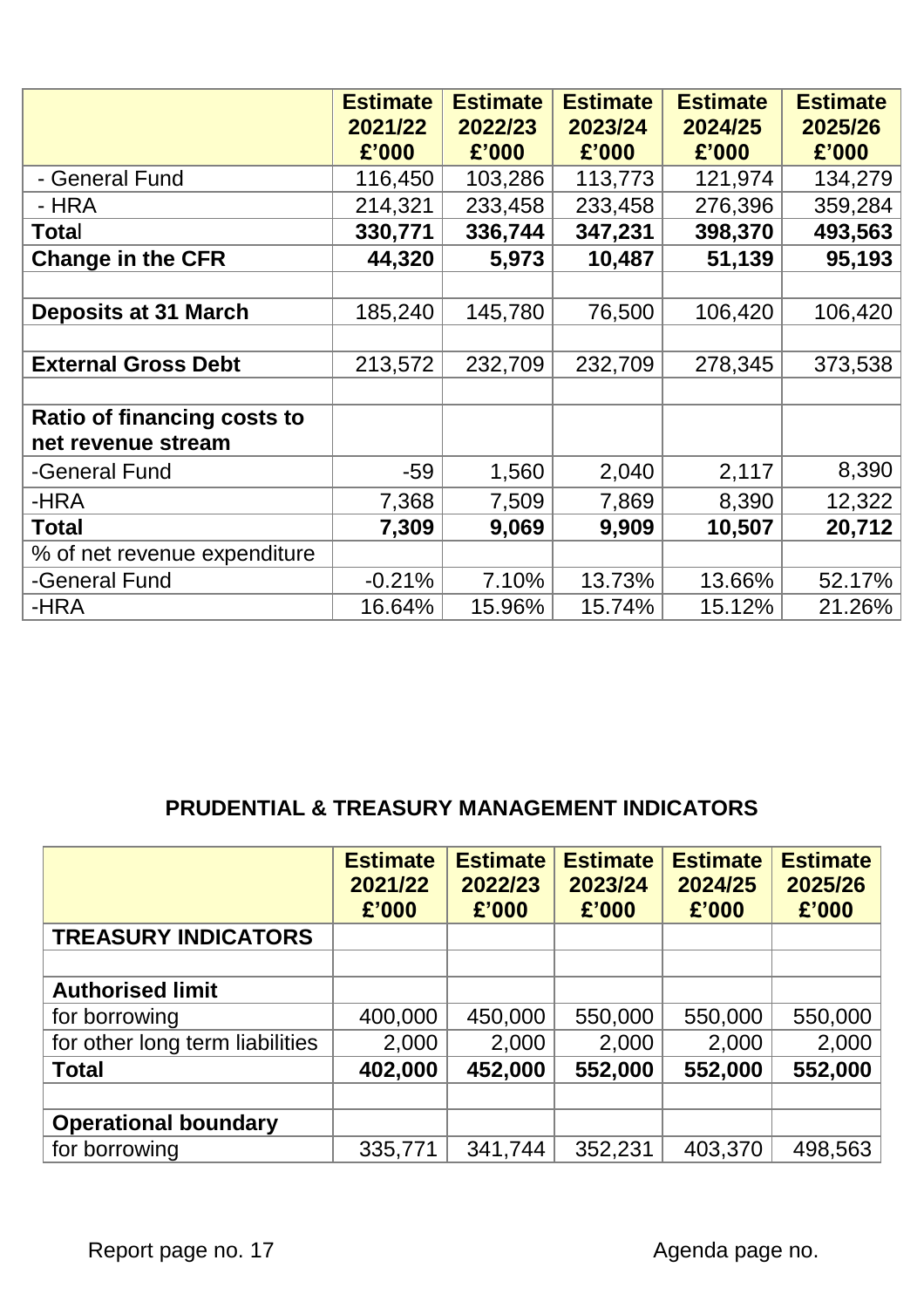| for other long term liabilities  | 1,500   | 1,500   | 1,500   | 1,500   | 1,500   |
|----------------------------------|---------|---------|---------|---------|---------|
| Total                            | 337,271 | 343,244 | 353,731 | 404,870 | 500,063 |
| <b>Upper limit for total</b>     |         |         |         |         |         |
| principal sums deposited         |         |         |         |         |         |
| for over 364 days                | 50,000  | 50,000  | 50,000  | 50,000  | 50,000  |
|                                  |         |         |         |         |         |
| Upper limit for fixed &          |         |         |         |         |         |
| variable interest rate           |         |         |         |         |         |
| exposure                         |         |         |         |         |         |
| Net interest on fixed rate       |         |         |         |         |         |
| borrowing/deposits               | 7,309   | 9,069   | 9,908   | 10,507  | 2,117   |
|                                  |         |         |         |         |         |
| Net interest on variable rate    |         |         |         |         |         |
| borrowing/deposits               | $-15$   | $-15$   | $-17$   | $-17$   | -17     |
| <b>Maturity structure of new</b> |         | Upper   | Lower   |         |         |
| fixed rate borrowing             |         | Limit   | Limit   |         |         |
| 10 years and above (PWLB         |         |         |         |         |         |
| borrowing for HRA Reform)        |         | 100%    | 100%    |         |         |

# **Appendix D**

# **Treasury Management – Glossary of Terms and Abbreviations**

| <b>Term</b>                                              | <b>Definition</b>                                                                                                                                                                                                                                                                                                                               |
|----------------------------------------------------------|-------------------------------------------------------------------------------------------------------------------------------------------------------------------------------------------------------------------------------------------------------------------------------------------------------------------------------------------------|
| <b>Authorised Limit for</b><br><b>External Borrowing</b> | Represents a control on the maximum level of<br>borrowing                                                                                                                                                                                                                                                                                       |
| <b>Capital Expenditure</b>                               | Expenditure capitalised in accordance with<br>regulations i.e. material expenditure either by<br>Government Directive or on capital assets,<br>such as land and buildings, owned by the<br>Council (as opposed to revenue expenditure<br>which is on day to day items including<br>employees' pay, premises costs and supplies<br>and services) |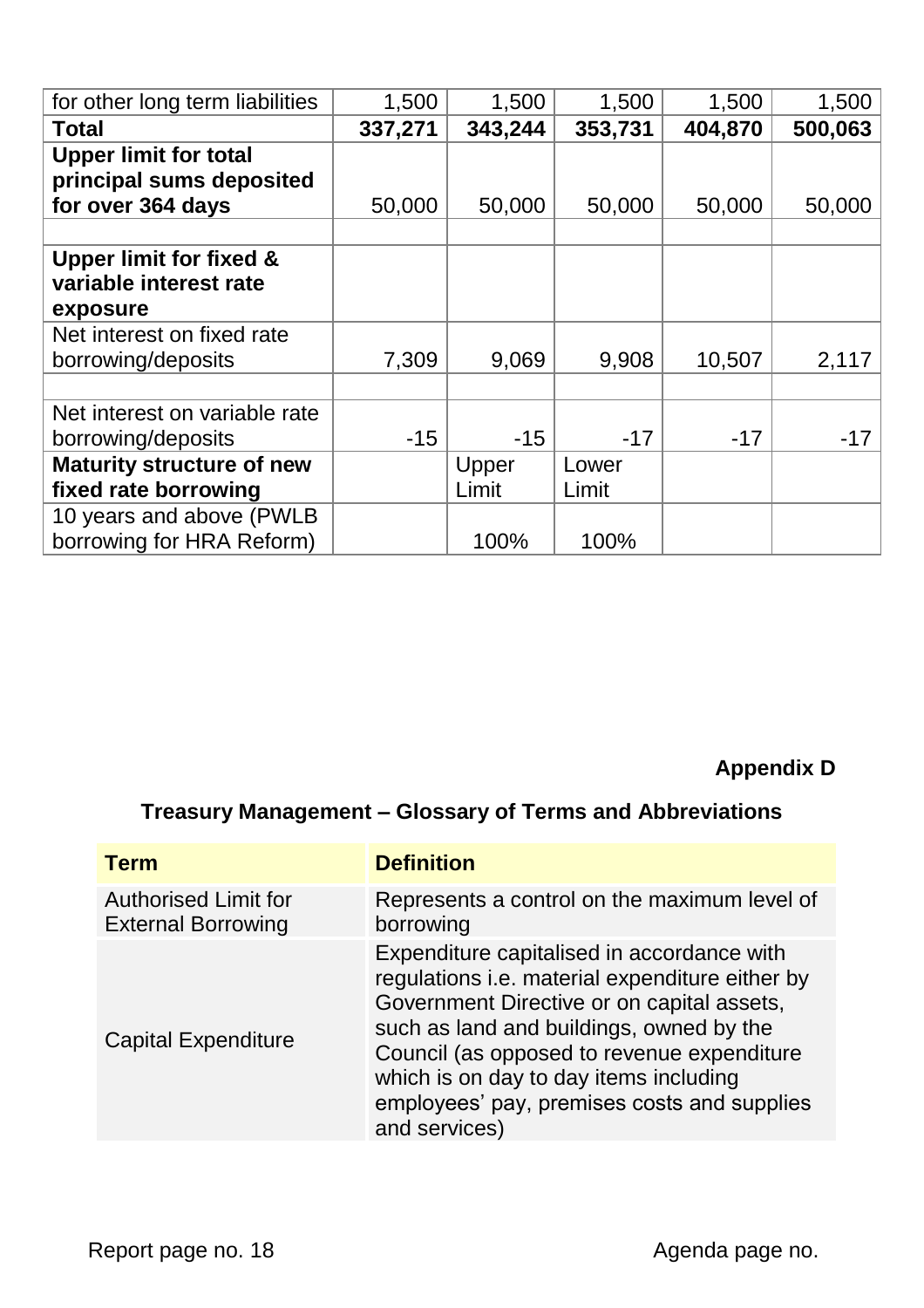| <b>Term</b>                              | <b>Definition</b>                                                                                                                                                                                             |
|------------------------------------------|---------------------------------------------------------------------------------------------------------------------------------------------------------------------------------------------------------------|
| <b>Capital Financing</b><br>Requirement  | A measure of the Council's underlying<br>borrowing need i.e. it represents the total<br>historical outstanding capital expenditure<br>which has not been paid for from either<br>revenue or capital resources |
| <b>Certificates of Deposit</b><br>(CDs)  | Low risk certificates issued by banks which<br>offer a higher rate of return                                                                                                                                  |
| <b>CIP</b>                               | Cambridge Investment Partnership                                                                                                                                                                              |
| <b>CIPFA</b>                             | Chartered Institute of Public Finance and<br>Accountancy                                                                                                                                                      |
| <b>Corporate Bonds</b>                   | Financial instruments issued by corporations                                                                                                                                                                  |
| Counterparties                           | Financial Institutions with which funds may be<br>placed                                                                                                                                                      |
| <b>Credit Risk</b>                       | Risk of borrower defaulting on any type of debt<br>by failing to make payments which it is<br>obligated to do                                                                                                 |
| <b>DLUHC</b>                             | Department for Levelling Up, Housing and<br>Communities (formerly the Ministry for<br>Housing, Communities and Local Government)                                                                              |
| <b>Enhanced Cash Funds</b>               | Higher yielding funds typically for investments<br>exceeding 3 months                                                                                                                                         |
| Eurocurrency                             | Currency deposited by national governments<br>or corporations in banks outside of their home<br>market                                                                                                        |
| <b>External Gross Debt</b>               | Long-term liabilities including Private Finance<br>Initiatives and Finance Leases                                                                                                                             |
| <b>Government CNAV</b>                   | Highly liquid sovereign stock based on a<br><b>Constant Net Asset Value (CNAV)</b>                                                                                                                            |
| <b>HRA</b>                               | Housing Revenue Account - a 'ring-fenced'<br>account for local authority housing where a<br>council acts as landlord                                                                                          |
| <b>HRA Self-Financing</b>                | A new funding regime for the HRA introduced<br>in place of the previous annual subsidy system                                                                                                                 |
| London Interbank Offered<br>Rate (LIBOR) | A benchmark rate that some of the leading<br>banks charge each other for short-term loans                                                                                                                     |
| London Interbank Bid<br>Rate (LIBID)     | The average interest rate which major London<br>banks borrow Eurocurrency deposits from<br>other banks                                                                                                        |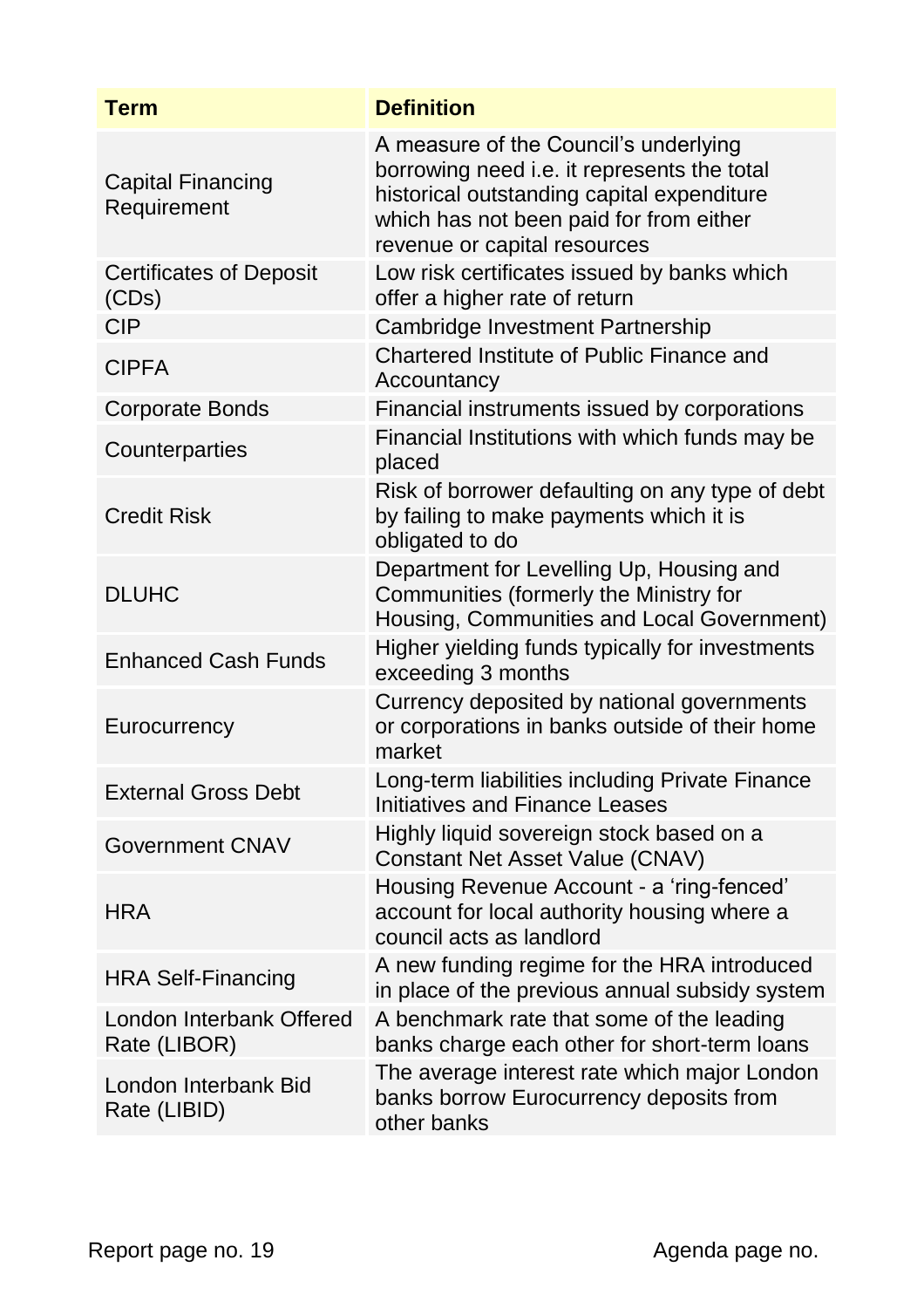| <b>Term</b>                                      | <b>Definition</b>                                                                                                                                                                                                                                                                                          |
|--------------------------------------------------|------------------------------------------------------------------------------------------------------------------------------------------------------------------------------------------------------------------------------------------------------------------------------------------------------------|
| Liquidity                                        | A measure of how readily available a deposit<br>is                                                                                                                                                                                                                                                         |
| <b>Low Volatility Net Asset</b><br>Value (LVNAV) | Highly liquid sovereign stock based on a<br>Constant Net Asset Value (CNAV)                                                                                                                                                                                                                                |
| <b>MPC</b>                                       | Monetary Policy Committee - The Bank of<br>England Committee responsible for setting the<br>UK's bank base rate                                                                                                                                                                                            |
| <b>Minimum Revenue</b><br>Provision (MRP)        | Revenue charge to finance the repayment of<br>debt                                                                                                                                                                                                                                                         |
| <b>NHBC</b>                                      | <b>National House Building Council</b>                                                                                                                                                                                                                                                                     |
| Non Ring-Fenced Bank<br>(NRFB)                   | Government & Bank of England rules apply to<br>all UK Banks from 1 January 2019, requiring<br>them to split their business into 'core' retail and<br>investment units known as Ring and Non Ring<br><b>Fenced Banks</b>                                                                                    |
| Non-Specified<br>Investments                     | These are investments that do not meet the<br>conditions laid down for Specified Investments<br>and potentially carry additional risk, e.g.<br>lending for periods beyond 1 year                                                                                                                           |
| <b>Operational Boundary</b>                      | Limit which external borrowing is not normally<br>expected to exceed                                                                                                                                                                                                                                       |
| <b>PWLB</b>                                      | Public Works Loans Board - an Executive<br>Government Agency of HM Treasury from<br>which local authorities and other prescribed<br>bodies may borrow at favourable interest rates                                                                                                                         |
| Quantitative Easing (QE)                         | A financial mechanism whereby the Central<br>Bank creates money to buy bonds from<br>financial institutions, which reduces interest<br>rates, leaving businesses and individuals to<br>borrow more. This is intended to lead to an<br>increase in spending, creating more jobs and<br>boosting the economy |
| Ring Fenced Bank (RFB)                           | Government & Bank of England rules apply to<br>all UK Banks from 1 January 2019, requiring<br>them to split their business into 'core' retail and<br>investment units known as Ring and Non Ring<br><b>Fenced Banks</b>                                                                                    |
| Security                                         | A measure of the creditworthiness of a<br>counterparty                                                                                                                                                                                                                                                     |